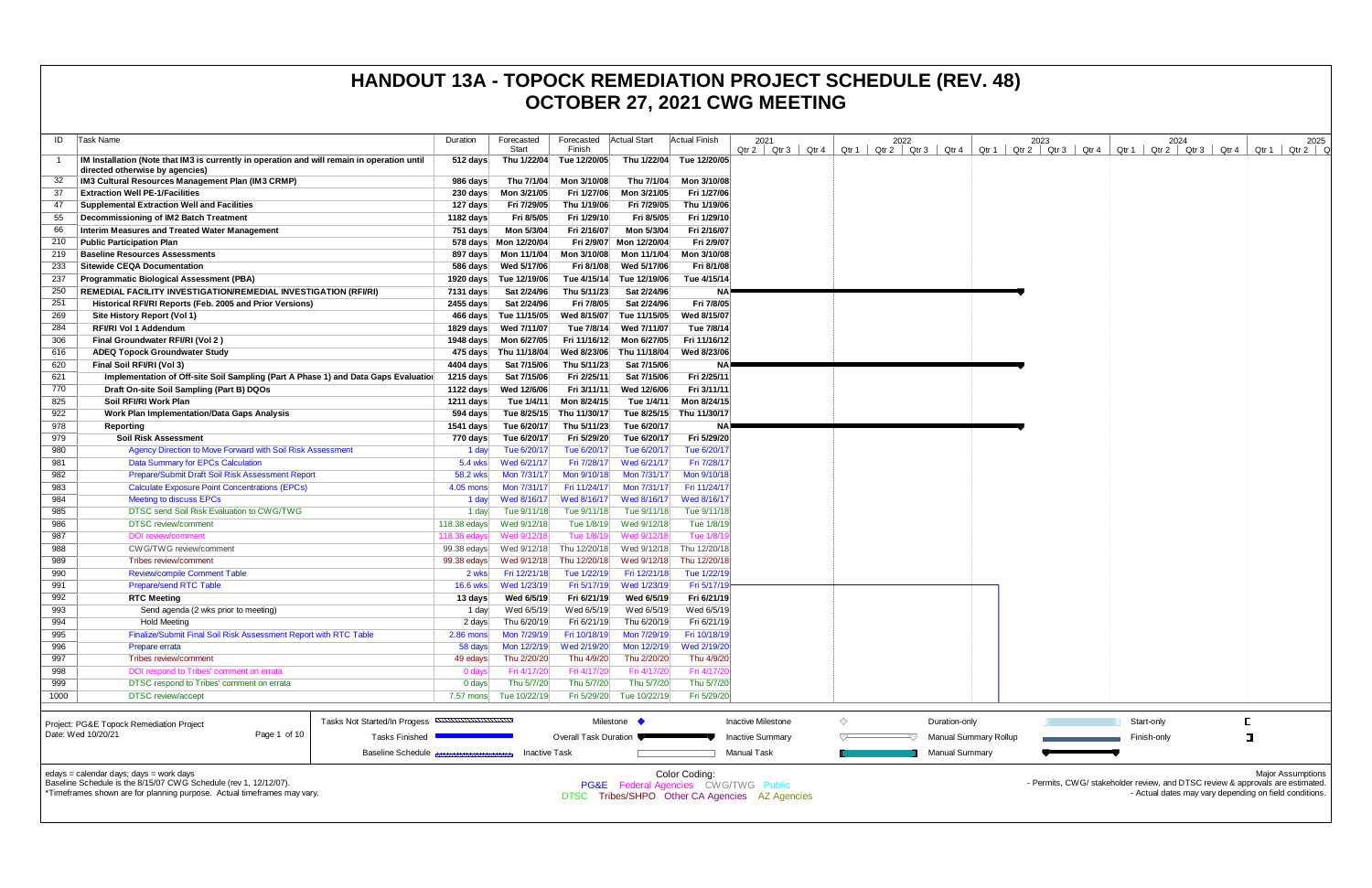| ID                 | Task Name                                                                                                              | Duration          | Forecasted<br>Start       | Forecasted Actual Start<br>Finish |                                                      | <b>Actual Finish</b>   | 2021                                            | 2022 |                             | 2023<br>Qtr 2   Qtr 3   Qtr 4   Qtr 1   Qtr 2   Qtr 3   Qtr 4   Qtr 1   Qtr 2   Qtr 3   Qtr 4   Qtr 1   Qtr 2   Qtr 4   Qtr 1   Qtr 2   Q | 2024        | 2025                                                   |
|--------------------|------------------------------------------------------------------------------------------------------------------------|-------------------|---------------------------|-----------------------------------|------------------------------------------------------|------------------------|-------------------------------------------------|------|-----------------------------|-------------------------------------------------------------------------------------------------------------------------------------------|-------------|--------------------------------------------------------|
| 1001               | <b>DOI</b> review/accept                                                                                               | 7.57 mons         | Tue 10/22/19              | Fri 5/29/20                       | Tue 10/22/19                                         | Fri 5/29/2             |                                                 |      |                             |                                                                                                                                           |             |                                                        |
| 1002               | Soil Risk Assessment Addendum (After Completion of Soil NTCRA)                                                         | 172 days          | Wed 9/14/22               | Thu 5/11/23                       | <b>NA</b>                                            | NA                     |                                                 |      |                             |                                                                                                                                           |             |                                                        |
| 1003               | PG&E prepares/submits Soil Risk Assessment Addendum Report                                                             | 2 mons            | Wed 9/14/22               | Thu 11/10/22                      | <b>NA</b>                                            | <b>NA</b>              |                                                 |      |                             |                                                                                                                                           |             |                                                        |
| 1004               | <b>DTSC</b> review/comment                                                                                             | 46 edays          |                           | Thu 11/10/22 Mon 12/26/22         | <b>NA</b>                                            | <b>NA</b>              |                                                 |      |                             |                                                                                                                                           |             |                                                        |
| 1005               | <b>DOI</b> review/comment                                                                                              | 46 edays          |                           | Thu 11/10/22 Mon 12/26/22         | <b>NA</b>                                            | <b>NA</b>              |                                                 |      |                             |                                                                                                                                           |             |                                                        |
| 1006               | CW G/TWG review/comment                                                                                                | 32 edays          |                           | Fri 11/11/22 Tue 12/13/22         | <b>NA</b>                                            | <b>NA</b>              |                                                 |      | <b>Reduction Street</b>     |                                                                                                                                           |             |                                                        |
| 1007               | Tribes review/comment                                                                                                  | 32 edays          |                           | Fri 11/11/22 Tue 12/13/22         | <b>NA</b>                                            | <b>NA</b>              |                                                 |      | ł                           |                                                                                                                                           |             |                                                        |
| 1008               | <b>Review/compile Comment Table</b>                                                                                    | 15 edays          | Mon 12/26/22              | Tue 1/10/23                       | <b>NA</b>                                            | <b>NA</b>              |                                                 |      |                             |                                                                                                                                           |             |                                                        |
| 1009               | Prepare/send RTC Table (duration to be verified)                                                                       | 2 mons            | Wed 1/11/23               | Thu 3/9/23                        | <b>NA</b>                                            | <b>NA</b>              |                                                 |      |                             |                                                                                                                                           |             |                                                        |
| 1010               | <b>RTC Meeting</b>                                                                                                     | 10 days           | Thu 3/23/23               | Thu 4/6/23                        | <b>NA</b>                                            | <b>NA</b>              |                                                 |      |                             |                                                                                                                                           |             |                                                        |
| 1011               | Send agenda (2 wks prior to meeting)                                                                                   | 0 days            | Thu 3/23/23               | Thu 3/23/23                       | <b>NA</b>                                            | <b>NA</b>              |                                                 |      | 3/23                        |                                                                                                                                           |             |                                                        |
| 1012               | <b>Hold Meeting</b>                                                                                                    | 0 days            | Thu 4/6/23                | Thu 4/6/23                        | NA                                                   | <b>NA</b>              |                                                 |      | $4/6$ $\blacktriangleright$ |                                                                                                                                           |             |                                                        |
| 1013               | Finalize/Submit Final Soil Risk Assessment Addendum Report with RTC Table                                              | 1 mon             | Thu 4/6/23                | Thu 5/4/23                        | <b>NA</b>                                            | <b>NA</b>              |                                                 |      |                             |                                                                                                                                           |             |                                                        |
| 1014               | DTSC review/accept report                                                                                              | 1 wk              | Fri 5/5/23                | Thu 5/11/23                       | <b>NA</b>                                            | <b>NA</b>              |                                                 |      |                             |                                                                                                                                           |             |                                                        |
| 1015               | DOI review/accept report                                                                                               | 1 wk              | Fri 5/5/23                | Thu 5/11/23                       | <b>NA</b>                                            |                        |                                                 |      |                             |                                                                                                                                           |             |                                                        |
| 1016               | <b>RFI/RI Volume 3</b>                                                                                                 | 1248.5 days       | Fri 7/28/17               | Fri 5/6/22                        | Fri 7/28/17                                          | NA P                   |                                                 |      |                             |                                                                                                                                           |             |                                                        |
| 1017               | Prepare Draft RFI/RI Vol 3 Report                                                                                      | 29.43 mons        | Fri 7/28/17               | Mon 12/9/19                       | Fri 7/28/17                                          | Mon 12/9/19            |                                                 |      |                             |                                                                                                                                           |             |                                                        |
| 1018               | DTSC sends report to CWG/TWG and Tribes                                                                                | 0 days            | Tue 12/10/19              | Tue 12/10/19                      | Tue 12/10/19                                         | Tue 12/10/19           |                                                 |      |                             |                                                                                                                                           |             |                                                        |
| 1019               | CW G/TWG review/comment                                                                                                | 101 edays         | Tue 12/10/19              | Fri 3/20/20                       | Tue 12/10/19                                         | Fri 3/20/20            |                                                 |      |                             |                                                                                                                                           |             |                                                        |
| 1020               | Tribes review/comment                                                                                                  | 101 edays         | Tue 12/10/19              | Fri 3/20/20                       | Tue 12/10/19                                         | Fri 3/20/20            |                                                 |      |                             |                                                                                                                                           |             |                                                        |
| 1021               | <b>DTSC</b> review/comment                                                                                             | 115 edays         | Tue 12/10/19              | Fri 4/3/20                        | Tue 12/10/19                                         | Fri 4/3/20             |                                                 |      |                             |                                                                                                                                           |             |                                                        |
| 1022               | <b>DOI</b> review/comment                                                                                              | 115 edays         | Tue 12/10/19              | Fri 4/3/20                        | Tue 12/10/19                                         | Fri 4/3/20             |                                                 |      |                             |                                                                                                                                           |             |                                                        |
| 1023               | <b>Review/compile Comment Table</b>                                                                                    | 79.38 edays       | Mon 4/6/20                | Wed 6/24/20                       | Mon 4/6/20                                           | Wed 6/24/20            |                                                 |      |                             |                                                                                                                                           |             |                                                        |
| 1024               | <b>Prepare/send RTC Table</b>                                                                                          | <b>18.2 wks</b>   | Thu 6/25/20               | Fri 10/30/20                      | Thu 6/25/20                                          | Fri 10/30/20           |                                                 |      |                             |                                                                                                                                           |             |                                                        |
| 1025               | <b>RTC Meeting</b>                                                                                                     | 3 days            |                           | Tue 12/8/20 Thu 12/10/20          | Tue 12/8/20                                          | Thu 12/10/20           |                                                 |      |                             |                                                                                                                                           |             |                                                        |
| 1026               | Send agenda                                                                                                            | 1 day             | Tue 12/8/20               | Tue 12/8/20                       | Tue 12/8/20                                          | Tue 12/8/20            |                                                 |      |                             |                                                                                                                                           |             |                                                        |
| 1027               | <b>Hold Meeting</b>                                                                                                    | 2 days            | Wed 12/9/20               | Thu 12/10/20                      | Wed 12/9/20                                          | Thu 12/10/20           |                                                 |      |                             |                                                                                                                                           |             |                                                        |
| 1028               | Prepare Revised RFI Volume 3 with RTC Table                                                                            | 5.86 mons         | Fri 12/11/20              | Mon 5/31/21                       | Fri 12/11/20                                         | Mon 5/31/2             |                                                 |      |                             |                                                                                                                                           |             |                                                        |
| 1029               | DTSC sends report to CWG/TWG and Tribes                                                                                | 1 day             | Tue 6/1/21                | Tue 6/1/21                        | Tue 6/1/21                                           | Tue 6/1/21             |                                                 |      |                             |                                                                                                                                           |             |                                                        |
| 1030               | CW G/TWG review/comment                                                                                                | 91.38 edays       | Tue 6/1/21                | Tue 8/31/21                       | Tue 6/1/21                                           | Tue 8/31/21            |                                                 |      |                             |                                                                                                                                           |             |                                                        |
| 1031               | Tribes review/comment                                                                                                  | 91.38 edays       | Tue 6/1/21                | Tue 8/31/21                       | Tue 6/1/21                                           | Tue 8/31/2             |                                                 |      |                             |                                                                                                                                           |             |                                                        |
| 1032               | <b>DTSC</b> review/comment                                                                                             | 115.38 edays      | Tue 6/1/21                | Fri 9/24/21                       | Tue 6/1/21                                           | Fri 9/24/21            |                                                 |      |                             |                                                                                                                                           |             |                                                        |
| 1033               | <b>DOI</b> review/comment                                                                                              | 115.38 edays      | Tue 6/1/21                | Fri 9/24/21                       | Tue 6/1/21                                           | Fri 9/24/21            | $\frac{1}{2}$                                   |      |                             |                                                                                                                                           |             |                                                        |
| 1034               | <b>Review/compile Comment Table</b>                                                                                    | 25 edays          | Mon 9/27/21               | Fri 10/22/21                      | Mon 9/27/21                                          | <b>NA</b>              | $\frac{1}{2}$                                   |      |                             |                                                                                                                                           |             |                                                        |
| 1035               | <b>Prepare/send RTC Table</b>                                                                                          | 2 mons            | Mon 10/25/21              | Mon 12/20/21                      | Mon 10/25/21                                         | <b>NA</b>              |                                                 |      |                             |                                                                                                                                           |             |                                                        |
| 1036               | <b>RTC Meeting</b>                                                                                                     | 10 days           | Mon 1/10/22               | Mon 1/24/22                       | <b>NA</b>                                            | NA                     |                                                 |      |                             |                                                                                                                                           |             |                                                        |
| 1037               | Send agenda (2 wks prior to meeting)                                                                                   | $0 \text{ days}$  | Mon 1/10/22               | Mon 1/10/22                       | <b>NA</b>                                            | <b>NA</b>              |                                                 | 1/10 |                             |                                                                                                                                           |             |                                                        |
| 1038               | Hold Meeting (placeholder)                                                                                             | 0 days            | Mon 1/24/22               | Mon 1/24/22                       | <b>NA</b>                                            | <b>NA</b>              |                                                 | 1/24 |                             |                                                                                                                                           |             |                                                        |
| 1039<br>1040       | Finalize report (place holder only, nature and duration of task to be verified after RTC<br><b>DTSC</b> review/approve | $2.5 \text{ mon}$ | Tue 1/25/22<br>Thu 4/7/22 | Thu 4/7/22<br>Fri 5/6/22          | <b>NA</b><br><b>NA</b>                               | <b>NA</b><br><b>NA</b> |                                                 |      |                             |                                                                                                                                           |             |                                                        |
|                    |                                                                                                                        | 1 mon             | Thu 4/7/22                | Fri 5/6/22                        | <b>NA</b>                                            | <b>NA</b>              |                                                 |      |                             |                                                                                                                                           |             |                                                        |
| 1041               | DOI review/approve                                                                                                     | 1 mon             |                           |                                   |                                                      |                        |                                                 |      |                             |                                                                                                                                           |             |                                                        |
| 1042<br>1190       | <b>GROUNDWATER CORRECTIVE MEASURES/REMEDIAL ALTERNATIVE DEVELOPMENT</b>                                                | 2835 days         | 5722 days Mon 12/16/02    |                                   | Mon 3/29/04 Wed 12/31/14 Mon 3/29/04 Wed 12/31/14    | NA                     |                                                 |      |                             |                                                                                                                                           |             |                                                        |
| 1191               | <b>CORRECTIVE MEASURE STUDY/FEASIBILITY STUDY (CMS/FS) AND RISK ASSESSMEN</b><br><b>CMS Work Plan</b>                  |                   | 1465 days Mon 12/16/02    |                                   | Mon 10/7/24 Mon 12/16/02<br>Tue 6/24/08 Mon 12/16/02 | Tue 6/24/08            |                                                 |      |                             |                                                                                                                                           |             |                                                        |
| 1210               | <b>Risk Evaluation - Scoping and CSM</b>                                                                               |                   | 2326 days Tue 10/31/06    |                                   | Tue 9/15/15 Tue 10/31/06                             | Tue 9/15/15            |                                                 |      |                             |                                                                                                                                           |             |                                                        |
|                    |                                                                                                                        |                   |                           |                                   |                                                      |                        |                                                 |      |                             |                                                                                                                                           |             |                                                        |
|                    | Tasks Not Started/In Progess<br>Project: PG&E Topock Remediation Project                                               |                   |                           |                                   | Milestone •                                          |                        | <b>Inactive Milestone</b>                       | ◇    | Duration-only               |                                                                                                                                           | Start-only  |                                                        |
| Date: Wed 10/20/21 | Page 2 of 10<br><b>Tasks Finished</b>                                                                                  |                   |                           | Overall Task Duration             |                                                      |                        | <b>Inactive Summary</b>                         |      | Manual Summary Rollup       |                                                                                                                                           | Finish-only | Π                                                      |
|                    |                                                                                                                        |                   |                           |                                   |                                                      |                        |                                                 |      |                             |                                                                                                                                           |             |                                                        |
|                    | Baseline Schedule Bassage                                                                                              |                   | <b>Inactive Task</b>      |                                   |                                                      |                        | Manual Task                                     |      | <b>Manual Summary</b>       |                                                                                                                                           |             |                                                        |
|                    | edays = calendar days; days = work days                                                                                |                   |                           |                                   |                                                      | Color Coding:          |                                                 |      |                             |                                                                                                                                           |             | <b>Major Assumptions</b>                               |
|                    | Baseline Schedule is the 8/15/07 CWG Schedule (rev 1, 12/12/07).                                                       |                   |                           |                                   |                                                      |                        | <b>PG&amp;E</b> Federal Agencies CWG/TWG Public |      |                             | - Permits, CWG/ stakeholder review, and DTSC review & approvals are estimated.                                                            |             |                                                        |
|                    | *Timeframes shown are for planning purpose. Actual timeframes may vary.                                                |                   |                           | DTSC.                             |                                                      |                        | Tribes/SHPO Other CA Agencies AZ Agencies       |      |                             |                                                                                                                                           |             | - Actual dates may vary depending on field conditions. |
|                    |                                                                                                                        |                   |                           |                                   |                                                      |                        |                                                 |      |                             |                                                                                                                                           |             |                                                        |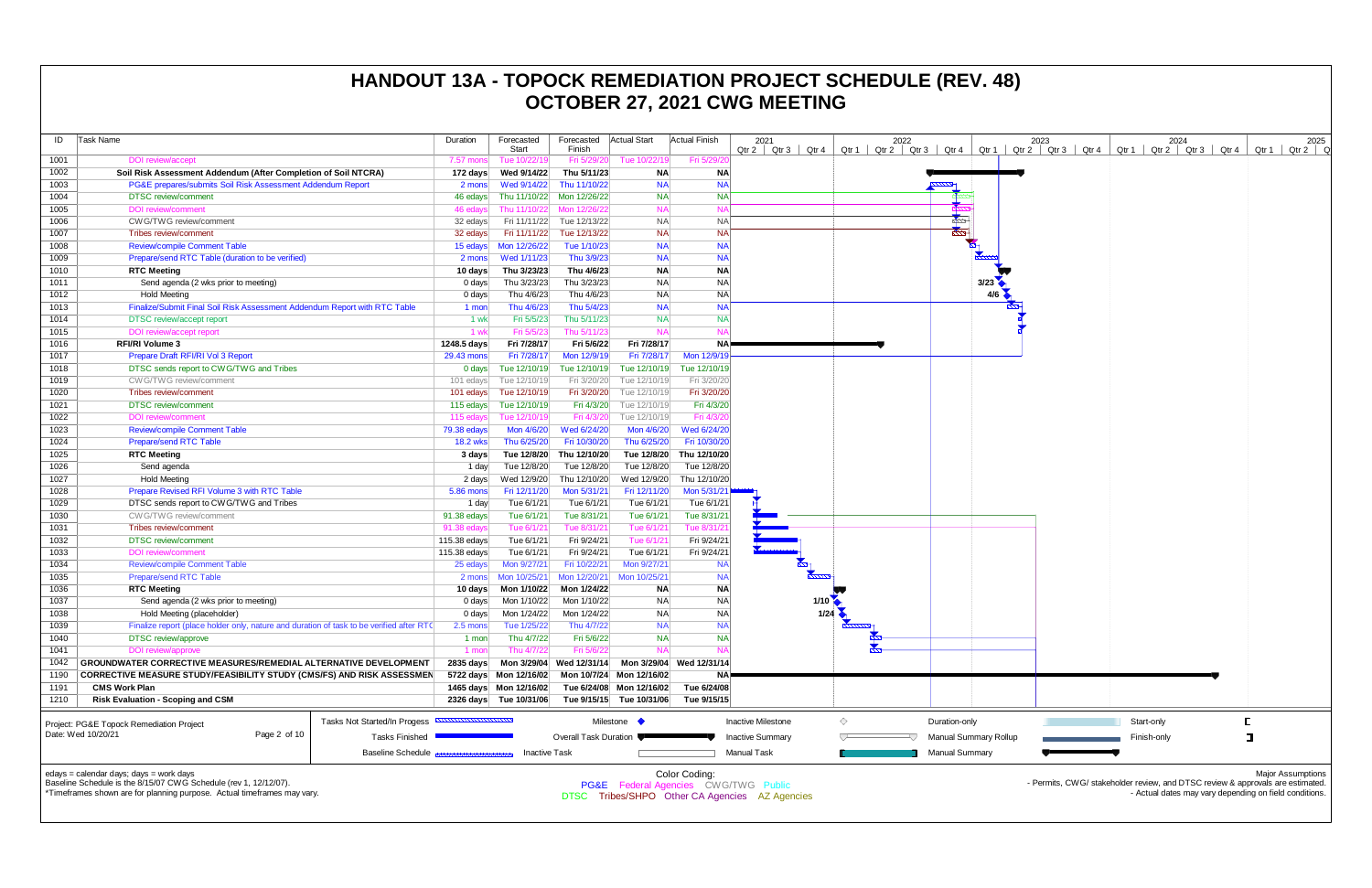| ID           | Task Name                                                                                                                          |                                                          | Duration                                 | Forecasted             | Forecasted                 | <b>Actual Start</b>       | <b>Actual Finish</b>             | 2021                      |                 | 2022             |                       |                              |
|--------------|------------------------------------------------------------------------------------------------------------------------------------|----------------------------------------------------------|------------------------------------------|------------------------|----------------------------|---------------------------|----------------------------------|---------------------------|-----------------|------------------|-----------------------|------------------------------|
| 1294         | <b>CMS/FS Report</b>                                                                                                               |                                                          | $4219 \text{ days}$                      | Start<br>Mon 8/18/08   | Finish<br>Mon 10/7/24      | Mon 8/18/08               | <b>NA</b>                        | Qtr 4<br>Qtr 2<br>Qtr 3   | $Qtr 1$ $Qtr 2$ | Qtr <sub>3</sub> | Qtr 4                 | Qtr 1 $\vert$<br>C           |
| 1295         | Groundwater                                                                                                                        |                                                          |                                          | Mon 8/18/08            | Fri 12/18/09               | Mon 8/18/08               | Fri 12/18/09                     |                           |                 |                  |                       |                              |
| 1354         | Soil CMS/FS (duration to be verified after completion of RFI/RI)                                                                   |                                                          | $350 \text{ days}$<br>$340 \text{ days}$ | Tue 6/20/23            | Mon 10/7/24                | ΝA                        | <b>NA</b>                        |                           |                 |                  |                       |                              |
| 1355         | <b>Prepare Draft Soil CMS/FS Report</b>                                                                                            |                                                          | 170 days                                 | Tue 6/20/23            | Mon 2/12/24                | <b>NA</b>                 | <b>NA</b>                        |                           |                 |                  |                       |                              |
| 1356         | Prepare Discussion Draft Soil CMS/FS Report (incorporate results from Soil                                                         |                                                          | 4 mons                                   | Tue 6/20/23            | Fri 10/13/23               | <b>NA</b>                 | <b>NA</b>                        |                           |                 |                  |                       |                              |
|              | NTCRA Completion Report, Line 1439)                                                                                                |                                                          |                                          |                        |                            |                           |                                  |                           |                 |                  |                       |                              |
| 1357         | <b>PG&amp;E</b> outreach with Tribes                                                                                               |                                                          | 1 mon                                    | Mon 10/16/23           | Mon 11/13/23               | <b>NA</b>                 | <b>NA</b>                        |                           |                 |                  |                       |                              |
| 1358         | <b>PG&amp;E submits Draft Soil CMS/FS</b>                                                                                          |                                                          | 2 wks                                    | Tue 11/14/23           | Mon 11/27/23               | <b>NA</b>                 | <b>NA</b>                        |                           |                 |                  |                       |                              |
| 1359         | DTSC send Draft Soil CMS/FS to CWG/TWG                                                                                             |                                                          | 0 days                                   | Mon 11/27/23           | Mon 11/27/23               | <b>NA</b>                 | <b>NA</b>                        |                           |                 |                  |                       |                              |
| 1360         | BLM sends package to Tribes for Consultation                                                                                       |                                                          | 3 days                                   | Tue 11/28/23           | Thu 11/30/23               | <b>NA</b>                 | <b>NA</b>                        |                           |                 |                  |                       |                              |
| 1361         | <b>DTSC</b> review and comment                                                                                                     |                                                          | 76 edays                                 | Tue 11/28/23           | Mon 2/12/24                | <b>NA</b>                 | <b>NA</b>                        |                           |                 |                  |                       |                              |
| 1362         | DOI review and comment                                                                                                             |                                                          | 76 edays                                 | Tue 11/28/23           | Mon 2/12/24                | <b>NA</b>                 | <b>NA</b>                        |                           |                 |                  |                       |                              |
| 1363         | CWG/TWG review and comment                                                                                                         |                                                          | 62 edays                                 | Tue 11/28/23           | Mon 1/29/24                | <b>NA</b>                 | <b>NA</b>                        |                           |                 |                  |                       |                              |
| 1364         | <b>Tribal Consultation</b>                                                                                                         |                                                          | 60 edays                                 | Fri 12/1/23            | Tue 1/30/24                | <b>NA</b>                 | <b>NA</b>                        |                           |                 |                  |                       |                              |
| 1365         | SHPO for information only                                                                                                          |                                                          | 1 day                                    | Fri 12/1/23            | Fri 12/1/23                | <b>NA</b>                 | <b>NA</b>                        |                           |                 |                  |                       |                              |
| 1366         | Response to Comments/Prepare Final Soil CMS/FS Report (duration to be<br>verified after receipt of comments)                       |                                                          | 170 days                                 | Tue 2/13/24            | Mon 10/7/24                | <b>NA</b>                 | <b>NA</b>                        |                           |                 |                  |                       |                              |
| 1367         | <b>Review/compile Comment Table</b>                                                                                                |                                                          | 1 mon                                    | Tue 2/13/24            | Tue 3/12/24                | <b>NA</b>                 | <b>NA</b>                        |                           |                 |                  |                       |                              |
| 1368         | Comment clarification meeting                                                                                                      |                                                          | 0 days                                   | Mon 2/19/24            | Mon 2/19/24                | <b>NA</b>                 | <b>NA</b>                        |                           |                 |                  |                       |                              |
| 1369         | Prepare/send RTC Table                                                                                                             |                                                          | 2 mons                                   | Wed 3/13/24            | Thu 5/9/24                 | <b>NA</b>                 | <b>NA</b>                        |                           |                 |                  |                       |                              |
| 1370         | <b>RTC Meeting</b>                                                                                                                 |                                                          | 23 days                                  | Thu 5/9/24             | Tue 6/11/24                | <b>NA</b>                 | <b>NA</b>                        |                           |                 |                  |                       |                              |
| 1371         | Send agenda (2 wks prior to meeting)                                                                                               |                                                          | 0 days                                   | Thu 5/9/24             | Thu 5/9/24                 | NA                        | <b>NA</b>                        |                           |                 |                  |                       |                              |
| 1372         | <b>Hold Multiple Meetings</b>                                                                                                      |                                                          | 13 days                                  | Fri 5/24/24            | Tue 6/11/24                | <b>NA</b>                 | <b>NA</b>                        |                           |                 |                  |                       |                              |
| 1373         | <b>Prepare Final Soil CMS/FS Report</b>                                                                                            |                                                          | 3 mons                                   | Wed 6/12/24            | Fri 9/6/24                 | <b>NA</b>                 | <b>NA</b>                        |                           |                 |                  |                       |                              |
| 1374         | <b>DTSC</b> review and concur                                                                                                      |                                                          | 1 mon                                    | Mon 9/9/24             | Mon 10/7/24                | <b>NA</b>                 | <b>NA</b>                        |                           |                 |                  |                       |                              |
| 1375         | <b>DOI</b> review and concur                                                                                                       |                                                          | 1 mon                                    | Mon 9/9/24             | Mon 10/7/24                | <b>NA</b>                 | <b>NA</b>                        |                           |                 |                  |                       |                              |
| 1376         | CEQA Evaluation (Place Holder Item only. Details including duration will be provided after the<br>prior steps are better defined)) |                                                          | 3 mons                                   | Tue 10/8/24            | Thu 1/2/25                 | <b>NA</b>                 | <b>NA</b>                        |                           |                 |                  |                       |                              |
| 1377         | <b>STATEMENT OF BASIS</b>                                                                                                          |                                                          | 3981 days                                | Mon 1/4/10             | Wed 3/26/25                | Mon 1/4/10                | <b>NA</b>                        |                           |                 |                  |                       |                              |
| 1378         | Groundwater                                                                                                                        |                                                          | 284 days                                 | Mon 1/4/10             | Mon 1/31/11                | Mon 1/4/10                | Mon 1/31/11                      |                           |                 |                  |                       |                              |
| 1385         | Soil                                                                                                                               |                                                          | 121 days                                 | Wed 10/9/24            | Wed 3/26/25                | <b>NA</b>                 | <b>NA</b>                        |                           |                 |                  |                       |                              |
| 1386         | Prepare fact sheet for proposed remedy                                                                                             |                                                          | 1 mon                                    | Wed 10/9/24            | Wed 11/6/24                | <b>NA</b>                 | <b>NA</b>                        |                           |                 |                  |                       |                              |
| 1387         | Prepare public notice package/Statement of Basis                                                                                   |                                                          | 2 mons                                   | Tue 10/15/24           | Wed 12/11/24               | <b>NA</b>                 | <b>NA</b>                        |                           |                 |                  |                       |                              |
| 1388         | <b>Public Notice/Comment Period</b>                                                                                                |                                                          | 46 edays                                 | Thu 12/12/24           | Mon 1/27/25                | <b>NA</b>                 | <b>NA</b>                        |                           |                 |                  |                       |                              |
| 1389         | <b>Public Hearing</b>                                                                                                              |                                                          |                                          | 15 edays  Wed 12/25/24 | Thu 1/9/25                 | <b>NA</b>                 | <b>NA</b>                        |                           |                 |                  |                       |                              |
| 1390         | <b>Prepare Responsiveness Summary</b>                                                                                              |                                                          | 2 mons                                   | Tue 1/28/25            | Wed 3/26/25                | <b>NA</b>                 | <b>NA</b>                        |                           |                 |                  |                       |                              |
| 1391         | <b>DTSC</b> adopts final remedy                                                                                                    |                                                          | $0$ days                                 | Wed 3/26/25            | Wed 3/26/25                | <b>NA</b>                 | <b>NA</b>                        |                           |                 |                  |                       |                              |
| 1392         | <b>RECORD OF DECISION</b>                                                                                                          |                                                          | 4087 days                                | Fri 12/18/09           | Wed 8/6/25                 | Fri 12/18/09              | <b>NA</b>                        |                           |                 |                  |                       |                              |
| 1393         | Groundwater                                                                                                                        |                                                          | 288 days                                 | Fri 12/18/09           | Thu 1/20/11                | Fri 12/18/09              | Thu 1/20/11                      |                           |                 |                  |                       |                              |
| 1404         | Soil                                                                                                                               |                                                          | 217 days                                 | Mon 10/7/24            | Wed 8/6/25                 | <b>NA</b>                 | <b>NA</b>                        |                           |                 |                  |                       |                              |
| 1405         | <b>Develop Proposed Plan</b>                                                                                                       |                                                          | 60 edays                                 | Mon 10/7/24            | Fri 12/6/24                | <b>NA</b>                 | <b>NA</b>                        |                           |                 |                  |                       |                              |
| 1406         | Prepare factsheet                                                                                                                  |                                                          | 60 edays                                 | Mon 10/7/24            | Fri 12/6/24                | <b>NA</b>                 | <b>NA</b>                        |                           |                 |                  |                       |                              |
| 1407         | <b>Tribal Consultation</b>                                                                                                         |                                                          | 60 edays                                 | Mon 12/9/24            | Fri 2/7/25                 | <b>NA</b>                 | <b>NA</b>                        |                           |                 |                  |                       |                              |
| 1408         | Public Review and Comment                                                                                                          |                                                          | 45 edays                                 | Mon 12/9/24            | Thu 1/23/25                | <b>NA</b>                 | <b>NA</b>                        |                           |                 |                  |                       |                              |
| 1409<br>1410 | <b>CWG Review and Comment</b><br><b>PG&amp;E Review and Comment</b>                                                                |                                                          | 45 edays<br>45 edays                     | Mon 12/9/24            | Thu 1/23/25<br>Thu 1/23/25 | <b>NA</b><br><b>NA</b>    | <b>NA</b><br><b>NA</b>           |                           |                 |                  |                       |                              |
|              |                                                                                                                                    |                                                          |                                          | Mon 12/9/24            |                            |                           |                                  |                           |                 |                  |                       |                              |
|              | Project: PG&E Topock Remediation Project                                                                                           | Tasks Not Started/In Progess <b>ANNUS HOMEON CONTROL</b> |                                          |                        |                            | Milestone $\blacklozenge$ |                                  | <b>Inactive Milestone</b> | ♦               |                  | Duration-only         |                              |
|              | Date: Wed 10/20/21<br>Page 3 of 10                                                                                                 | <b>Tasks Finished</b>                                    |                                          |                        | Overall Task Duration      |                           |                                  | <b>Inactive Summary</b>   |                 |                  |                       | <b>Manual Summary Rollup</b> |
|              |                                                                                                                                    | <b>Baseline Schedule</b>                                 |                                          | <b>Inactive Task</b>   |                            |                           |                                  | Manual Task               |                 |                  | <b>Manual Summary</b> |                              |
|              | edays = calendar days; days = work days<br>Baseline Schedule is the 8/15/07 CWG Schedule (rev. 1 12/12/07)                         |                                                          |                                          |                        | DO OF Faal                 |                           | Color Coding:<br>$C111C$ $T111C$ |                           |                 |                  |                       |                              |



Baseline Schedule is the 8/15/07 CWG Schedule (rev 1, 12/12/07). \*Timeframes shown are for planning purpose. Actual timeframes may vary. **PG&E** Federal Agencies CWG/TWG Pu

DTSC Tribes/SHPO Other CA Agencies AZ Agencies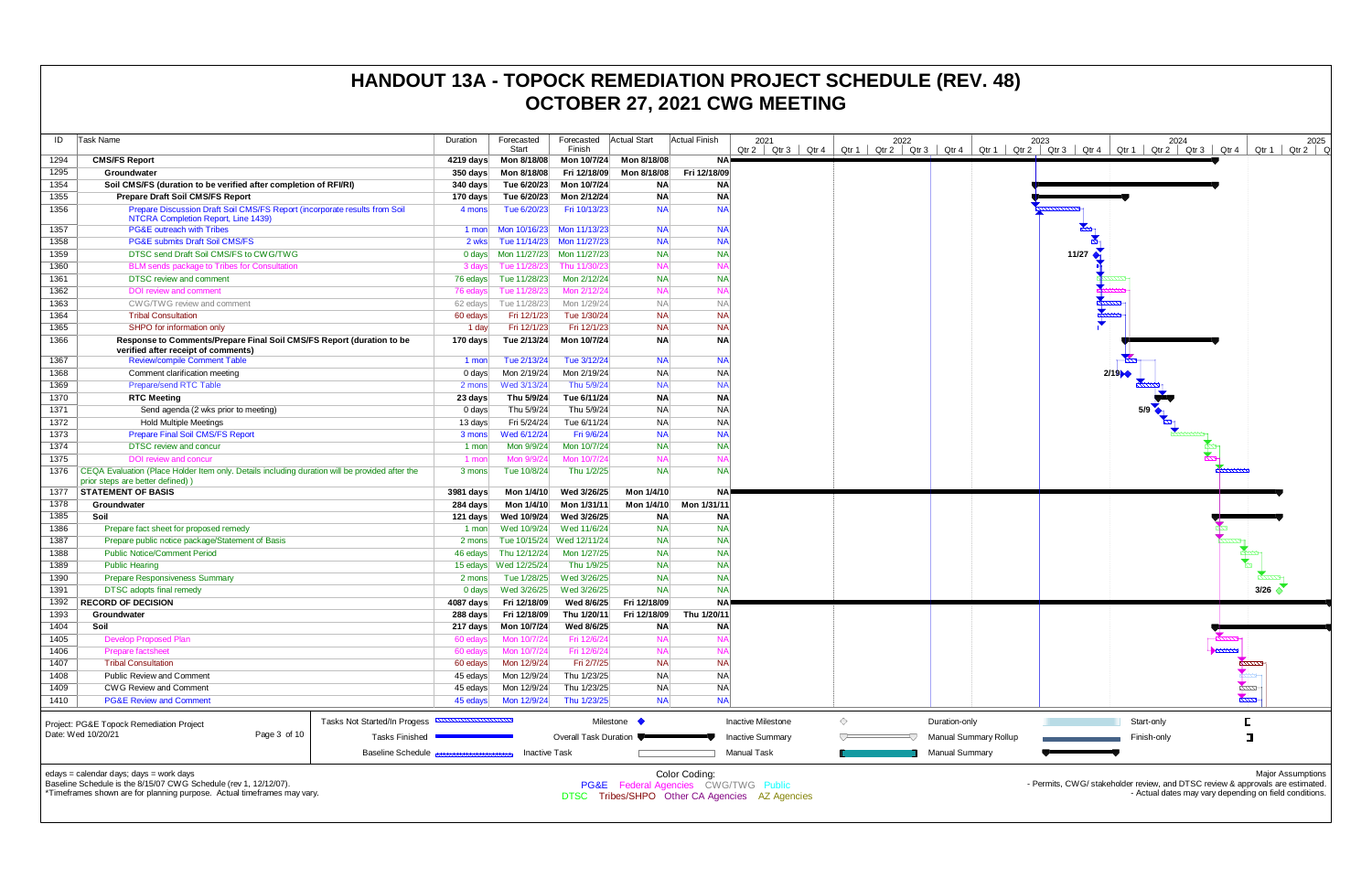| ID   | Task Name                                                                                                                       | Duration     | Forecasted         | Forecasted Actual Start   |              | <b>Actual Finish</b> | 2021                  | 2022                                                                                                                                                                                                                                                                    |               |
|------|---------------------------------------------------------------------------------------------------------------------------------|--------------|--------------------|---------------------------|--------------|----------------------|-----------------------|-------------------------------------------------------------------------------------------------------------------------------------------------------------------------------------------------------------------------------------------------------------------------|---------------|
|      |                                                                                                                                 |              | <b>Start</b>       | Finish                    |              |                      | $Qtr 2$ Qtr 3 Qtr 4   | $Qtr 1$ Qtr 2 Qtr 3 Qtr 4                                                                                                                                                                                                                                               | Qtr 1 $\vert$ |
| 1411 | Prepare ROD and Responsiveness Summary                                                                                          | 119 edays    | Fri 2/7/25         | Fri 6/6/25                | <b>NA</b>    | <b>NA</b>            |                       |                                                                                                                                                                                                                                                                         |               |
| 1412 | <b>DOI Approval Process</b>                                                                                                     | 60 edays     | Fri 6/6/25         | Tue 8/5/25                | <b>NA</b>    | <b>NA</b>            |                       |                                                                                                                                                                                                                                                                         |               |
| 1413 | <b>Issue Soil ROD</b>                                                                                                           | 1 day        | Wed 8/6/25         | Wed 8/6/25                | <b>NA</b>    | <b>NA</b>            |                       |                                                                                                                                                                                                                                                                         |               |
| 1414 | SOIL NON-TIME CRITICAL REMOVAL ACTION (NTCRA)                                                                                   | 1213 days    | Tue 10/30/18       | Mon 6/19/23               | Tue 10/30/18 | <b>NA</b>            |                       |                                                                                                                                                                                                                                                                         |               |
| 1415 | DOI's Approval Memorandum for an Engineering Evaluation/Cost Analysis (EE/CA)                                                   | $0$ days     | Tue 10/30/18       | Tue 10/30/18              | Tue 10/30/18 | Tue 10/30/1          |                       |                                                                                                                                                                                                                                                                         |               |
| 1416 | PG&E prepares Draft Soil EE/CA                                                                                                  | 414 days     | Wed 10/31/18       | Fri 5/29/20               | Wed 10/31/18 | Fri 5/29/20          |                       |                                                                                                                                                                                                                                                                         |               |
| 1417 | <b>BLM</b> sends package to Tribes for Consultation                                                                             | 0 days       | Wed 6/3/20         | Wed 6/3/20                | Wed 6/3/20   | Wed 6/3/20           |                       |                                                                                                                                                                                                                                                                         |               |
| 1418 | <b>Tribal Consultation</b>                                                                                                      | 254.38 edays | Wed 6/3/20         | Fri 2/12/21               | Wed 6/3/20   | Fri 2/12/21          |                       |                                                                                                                                                                                                                                                                         |               |
| 1419 | <b>Public Review</b>                                                                                                            | 63.38 edays  | Wed 6/3/20         | Wed 8/5/20                | Wed 6/3/20   | Wed 8/5/20           |                       |                                                                                                                                                                                                                                                                         |               |
| 1420 | DOI responds to comments received on the Draft Soil EE/CA                                                                       | 50 days      | Mon 2/15/21        | Fri 4/23/21               | Mon 2/15/21  | Fri 4/23/            |                       |                                                                                                                                                                                                                                                                         |               |
| 1421 | <b>DOI prepares Responsiveness Summary</b>                                                                                      | 67.38 edays  | Mon 2/15/21        | Fri 4/23/21               | Mon 2/15/21  | Fri 4/23/2           |                       |                                                                                                                                                                                                                                                                         |               |
| 1422 | <b>PG&amp;E finalizes EE/CA</b>                                                                                                 | 67.38 edays  | Mon 2/15/21        | Fri 4/23/21               | Mon 2/15/21  | Fri 4/23/21          |                       |                                                                                                                                                                                                                                                                         |               |
| 1423 | <b>DOI prepares Action Memorandum</b>                                                                                           | 8.14 mons    | Mon 2/15/21        | Mon 10/11/21              | Mon 2/15/21  | Mon 10/11/2          |                       |                                                                                                                                                                                                                                                                         |               |
| 1424 | <b>DOI</b> approved Action Memorandum                                                                                           | $0$ days     | Tue 10/12/21       | Tue 10/12/21              | Tue 10/12/21 | Tue 10/12/2          | 10/12 $\triangleleft$ |                                                                                                                                                                                                                                                                         |               |
| 1425 | PG&E submits Non-time Critical Removal (NTCRA) Work Plan                                                                        | 0 days       | Fri 10/29/21       | Fri 10/29/21              | <b>NA</b>    | <b>NA</b>            | 10/29                 |                                                                                                                                                                                                                                                                         |               |
| 1426 | <b>BLM sends NTCRA Work Plan to Tribes</b>                                                                                      | 3 edays      | Mon 11/1/21        | Thu 11/4/21               | <b>NA</b>    | <b>NA</b>            |                       |                                                                                                                                                                                                                                                                         |               |
| 1427 | <b>Tribal Consultation</b>                                                                                                      | 32 edays     | Thu 11/4/21        | Mon 12/6/21               | <b>NA</b>    | <b>NA</b>            |                       |                                                                                                                                                                                                                                                                         |               |
| 1428 | <b>DTSC and Stakeholders review/comment</b>                                                                                     | 30 edays     | Mon 11/1/21        | Wed 12/1/21               | <b>NA</b>    | <b>NA</b>            |                       |                                                                                                                                                                                                                                                                         |               |
| 1429 | <b>DOI</b> review/comment                                                                                                       | 30 edays     | Mon 11/1/21        | Wed 12/1/21               | <b>NA</b>    | <b>NA</b>            |                       |                                                                                                                                                                                                                                                                         |               |
| 1430 | PG&E compiles comments/prepares RTCs (duration to be verified after receipt of comments)                                        | 43 edays     | Mon 12/6/21        | Tue 1/18/22               | <b>NA</b>    | <b>NA</b>            |                       |                                                                                                                                                                                                                                                                         |               |
| 1431 | <b>Tribes review RTCs</b>                                                                                                       | 1 wk         | Wed 1/19/22        | Tue 1/25/22               | <b>NA</b>    | <b>NA</b>            |                       |                                                                                                                                                                                                                                                                         |               |
| 1432 | <b>DTSC and Stakeholders review RTCs</b>                                                                                        | 1 wk         | Wed 1/19/22        | Tue 1/25/22               | <b>NA</b>    | <b>NA</b>            |                       | $\begin{picture}(180,17)(-10,17)(-10,17)(-10,17)(-10,17)(-10,17)(-10,17)(-10,17)(-10,17)(-10,17)(-10,17)(-10,17)(-10,17)(-10,17)(-10,17)(-10,17)(-10,17)(-10,17)(-10,17)(-10,17)(-10,17)(-10,17)(-10,17)(-10,17)(-10,17)(-10,17)(-10,17)(-10,17)(-10,17)(-10,17)(-10,1$ |               |
| 1433 | <b>DOI review RTCs</b>                                                                                                          | 1 wk         | Wed 1/19/22        | Tue 1/25/22               | <b>NA</b>    | <b>NA</b>            |                       |                                                                                                                                                                                                                                                                         |               |
| 1434 | Meeting to discuss RTCs                                                                                                         | 0 days       | Thu 1/27/22        | Thu 1/27/22               | <b>NA</b>    | <b>NA</b>            | 1/27                  |                                                                                                                                                                                                                                                                         |               |
| 1435 | PG&E addresses comments/finalizes NTCRA Work Plan                                                                               | 1 mon        | Fri 1/28/22        | Fri 2/25/22               | <b>NA</b>    | <b>NA</b>            |                       |                                                                                                                                                                                                                                                                         |               |
| 1436 | DOI reviews/approves NTCRA Work Plan                                                                                            | 1 wk         | Mon 2/28/22        | Fri 3/4/22                | <b>NA</b>    | <b>NA</b>            |                       |                                                                                                                                                                                                                                                                         |               |
| 1437 | PG&E implements NTCRA Work Plan (duration to be verified after approval of work plan)                                           | 6 mons       | Mon 3/7/22         | Mon 8/29/22               | <b>NA</b>    | <b>NA</b>            |                       | <b>MANUFACTURERS</b>                                                                                                                                                                                                                                                    |               |
| 1438 | PG&E prepares/submits the NTCRA Completion Report (incorporate results from the Soil<br><b>Risk Assessment Addendum Report)</b> | 9 mons       | Tue 8/30/22        | Fri 5/19/23               | <b>NA</b>    | <b>NA</b>            |                       |                                                                                                                                                                                                                                                                         |               |
| 1439 | DOI review/accept report                                                                                                        | 1 mon        | Mon 5/22/23        | Mon 6/19/23               | <b>NA</b>    | <b>NA</b>            |                       |                                                                                                                                                                                                                                                                         |               |
| 1440 | Section 106 Programmatic Agreement (PA)                                                                                         | 1858 days    |                    | Fri 10/10/08 Wed 11/18/15 | Fri 10/10/08 | <b>NA</b>            |                       |                                                                                                                                                                                                                                                                         |               |
| 1473 | <b>EIR DOCUMENTATION</b>                                                                                                        | 1449 days    | Thu 9/1/05         | Wed 3/2/11                | Thu 9/1/05   | Wed 3/2/11           |                       |                                                                                                                                                                                                                                                                         |               |
| 1546 | <b>DESIGN, PERMITTING, AND CONSTRUCTION OF GROUNDWATER REMEDY</b>                                                               | 1889 days    | Mon 1/31/11        | Tue 4/24/18               | Mon 1/31/11  | Tue 4/24/18          |                       |                                                                                                                                                                                                                                                                         |               |
| 1547 | <b>Corrective Measure Implementation/Remedial Design (CMI/RD) Workplan</b>                                                      | 199 days     | Mon 1/31/11        | Thu 11/3/11               | Mon 1/31/11  | Thu 11/3/11          |                       |                                                                                                                                                                                                                                                                         |               |
| 1561 | Remedial Design (Preliminary, Intermediate, and Pre-Final/Final)                                                                | 1723 days    | Tue 9/20/11        | Tue 4/24/18               | Tue 9/20/11  | Tue 4/24/18          |                       |                                                                                                                                                                                                                                                                         |               |
| 1734 | <b>Community Outreach</b>                                                                                                       | 1710 days    | Fri 10/7/11        | Tue 4/24/18               | Fri 10/7/11  | Tue 4/24/18          |                       |                                                                                                                                                                                                                                                                         |               |
| 1744 | <b>Project Contracting</b>                                                                                                      | 2.9 mons     | Wed 4/4/18         | Wed 6/27/18               | Wed 4/4/18   | <b>NA</b>            |                       |                                                                                                                                                                                                                                                                         |               |
| 1745 | Construction (this is a preliminary construction schedule for planning purposes)                                                | 2014 days?   | <b>Wed 6/27/18</b> | <b>Wed 3/11/26</b>        | Wed 6/27/18  | <b>NA</b>            |                       |                                                                                                                                                                                                                                                                         |               |
| 1746 | <b>Phase 1 Pre-Construction</b>                                                                                                 | 68 days      | <b>Wed 6/27/18</b> | <b>Sun 9/30/18</b>        | Wed 6/27/18  | Sun 9/30/18          |                       |                                                                                                                                                                                                                                                                         |               |
| 1747 | Stakeholder Attending Mobilization Kick-Off Meeting at Site                                                                     | 1 day        | Wed 6/27/18        | Wed 6/27/18               | Wed 6/27/18  | Wed 6/27/18          |                       |                                                                                                                                                                                                                                                                         |               |
| 1748 | Stakeholder Attending Mobilization Kick-Off Meeting at Site                                                                     | 1 day        | Wed 6/27/18        | Wed 6/27/18               | Wed 6/27/18  | Wed 6/27/1           |                       |                                                                                                                                                                                                                                                                         |               |
| 1749 | Stakeholder Attending Mobilization Kick-Off Meeting at Site                                                                     | 1 day        | Wed 6/27/18        | Wed 6/27/18               | Wed 6/27/18  | Wed 6/27/18          |                       |                                                                                                                                                                                                                                                                         |               |
| 1750 | Stakeholder Attending Mobilization Kick-Off Meeting at Site                                                                     | 1 day        | Wed 6/27/18        | Wed 6/27/18               | Wed 6/27/18  | Wed 6/27/18          |                       |                                                                                                                                                                                                                                                                         |               |
| 1751 | Stakeholder Attending Mobilization Kick-Off Meeting at Site                                                                     | 1 day        | Wed 6/27/18        | Wed 6/27/18               | Wed 6/27/18  | Wed 6/27/18          |                       |                                                                                                                                                                                                                                                                         |               |
|      |                                                                                                                                 |              |                    |                           |              |                      |                       |                                                                                                                                                                                                                                                                         |               |

| 2021<br>Qtr <sub>3</sub><br>Qtr 2<br>Qtr 4 | Qtr 1          | 2022<br>Qtr 2 Qtr 3 | Qtr 4                 | Qtr 1 | Qtr 2 | 2023<br>Qtr <sub>3</sub> | Qtr 4 | Qtr 1 |             | $2024$<br>Qtr 2 Qtr 3 | Qtr 4 | Qtr 1                                          | 2025<br>Qtr 2 |
|--------------------------------------------|----------------|---------------------|-----------------------|-------|-------|--------------------------|-------|-------|-------------|-----------------------|-------|------------------------------------------------|---------------|
|                                            |                |                     |                       |       |       |                          |       |       |             |                       |       |                                                |               |
|                                            |                |                     |                       |       |       |                          |       |       |             |                       |       |                                                |               |
|                                            |                |                     |                       |       |       |                          |       |       |             |                       |       |                                                |               |
|                                            |                |                     |                       |       |       |                          |       |       |             |                       |       |                                                |               |
|                                            |                |                     |                       |       |       |                          |       |       |             |                       |       |                                                |               |
|                                            |                |                     |                       |       |       |                          |       |       |             |                       |       |                                                |               |
|                                            |                |                     |                       |       |       |                          |       |       |             |                       |       |                                                |               |
|                                            |                |                     |                       |       |       |                          |       |       |             |                       |       |                                                |               |
|                                            |                |                     |                       |       |       |                          |       |       |             |                       |       |                                                |               |
| 10/12                                      |                |                     |                       |       |       |                          |       |       |             |                       |       |                                                |               |
| $10/29$                                    |                |                     |                       |       |       |                          |       |       |             |                       |       |                                                |               |
|                                            |                |                     |                       |       |       |                          |       |       |             |                       |       |                                                |               |
|                                            |                |                     |                       |       |       |                          |       |       |             |                       |       |                                                |               |
|                                            |                |                     |                       |       |       |                          |       |       |             |                       |       |                                                |               |
|                                            |                |                     |                       |       |       |                          |       |       |             |                       |       |                                                |               |
|                                            |                |                     |                       |       |       |                          |       |       |             |                       |       |                                                |               |
|                                            |                |                     |                       |       |       |                          |       |       |             |                       |       |                                                |               |
| 1/27                                       |                |                     |                       |       |       |                          |       |       |             |                       |       |                                                |               |
|                                            |                |                     |                       |       |       |                          |       |       |             |                       |       |                                                |               |
|                                            |                |                     |                       |       |       |                          |       |       |             |                       |       |                                                |               |
|                                            |                |                     | <u>ammunummann</u>    |       |       |                          |       |       |             |                       |       |                                                |               |
|                                            |                |                     |                       |       |       |                          |       |       |             |                       |       |                                                |               |
|                                            |                |                     |                       |       |       |                          |       |       |             |                       |       |                                                |               |
|                                            |                |                     |                       |       |       |                          |       |       |             |                       |       |                                                |               |
|                                            |                |                     |                       |       |       |                          |       |       |             |                       |       |                                                |               |
|                                            |                |                     |                       |       |       |                          |       |       |             |                       |       |                                                |               |
|                                            |                |                     |                       |       |       |                          |       |       |             |                       |       |                                                |               |
|                                            |                |                     |                       |       |       |                          |       |       |             |                       |       |                                                |               |
|                                            |                |                     |                       |       |       |                          |       |       |             |                       |       |                                                |               |
|                                            |                |                     |                       |       |       |                          |       |       |             |                       |       |                                                |               |
|                                            |                |                     |                       |       |       |                          |       |       |             |                       |       |                                                |               |
|                                            |                |                     |                       |       |       |                          |       |       |             |                       |       |                                                |               |
|                                            |                |                     |                       |       |       |                          |       |       |             |                       |       |                                                |               |
| ctive Milestone                            | $\diamondsuit$ |                     | Duration-only         |       |       |                          |       |       | Start-only  |                       |       | $\mathsf{L}% _{0}\left( \mathsf{L}_{1}\right)$ |               |
| ctive Summary                              | ▽              |                     | Manual Summary Rollup |       |       |                          |       |       | Finish-only |                       |       | $\mathbf I$                                    |               |
| nual Task                                  |                |                     | Manual Summary        |       |       |                          |       |       |             |                       |       |                                                |               |
|                                            |                |                     |                       |       |       |                          |       |       |             |                       |       |                                                |               |

| Project: PG&E Topock Remediation Project                                                                                                                                               |              | Tasks Not Started/In Progess <b>EXPERIMENTALISMENT</b> | Milestone               |                                                                  | Inactive Milestone                        | Duration-only         |
|----------------------------------------------------------------------------------------------------------------------------------------------------------------------------------------|--------------|--------------------------------------------------------|-------------------------|------------------------------------------------------------------|-------------------------------------------|-----------------------|
| Date: Wed 10/20/21                                                                                                                                                                     | Page 4 of 10 | Tasks Finished                                         | Overall Task Duration ● |                                                                  | <b>Inactive Summary</b>                   | Manual Summary Rollup |
|                                                                                                                                                                                        |              | Baseline Schedule Bassannessenannannan                 | Inactive Task           |                                                                  | Manual Task                               | Manual Summarv        |
| edays = calendar days; days = work days<br>Baseline Schedule is the 8/15/07 CWG Schedule (rev 1, 12/12/07).<br>*Timeframes shown are for planning purpose. Actual timeframes may vary. |              |                                                        | DTSC.                   | Color Coding:<br><b>PG&amp;E</b> Federal Agencies CWG/TWG Public | Tribes/SHPO Other CA Agencies AZ Agencies |                       |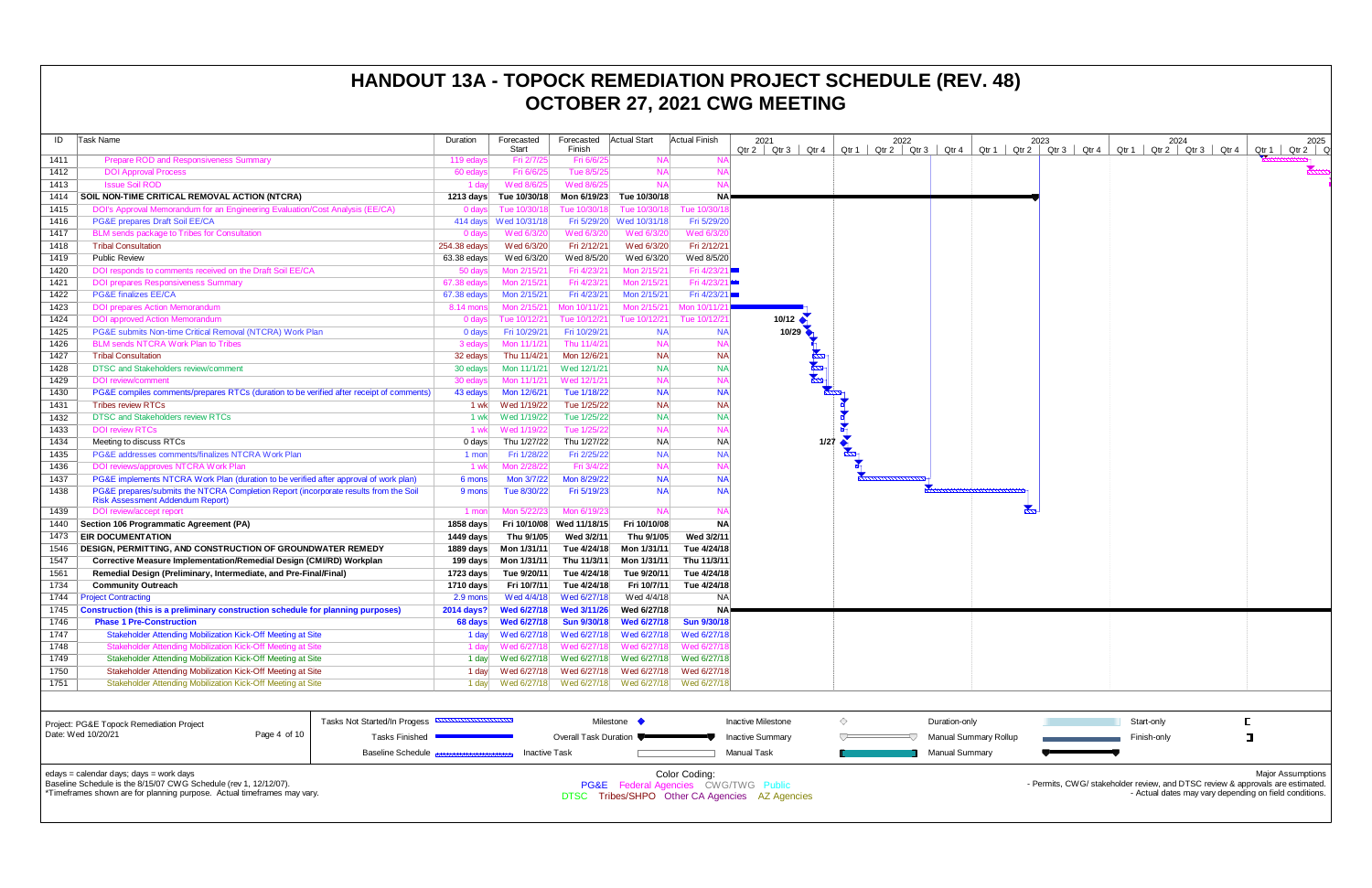| ID   | Task Name                                                                                                                              | Duration                           | Forecasted<br>Start  | Forecasted<br>Finish    | Actual Start | <b>Actual Finish</b> | 2021<br>Qtr 4<br>Qtr 2   Qtr 3 | Qtr 1 $\vert$          | 2022<br>Qtr 2 $\vert$ Qtr 3 $\vert$ Qtr 4 | Qtr $1 \mid C$               |
|------|----------------------------------------------------------------------------------------------------------------------------------------|------------------------------------|----------------------|-------------------------|--------------|----------------------|--------------------------------|------------------------|-------------------------------------------|------------------------------|
| 1752 | Mobilization (Setup temp construction trailers, construction water, construction signage,<br>access routes, etc.                       | 95.38 edays                        | Wed 6/27/18          | Sun 9/30/18             | Wed 6/27/18  | Sun 9/30/18          |                                |                        |                                           |                              |
| 1753 | <b>Construction and Start-up Activities</b>                                                                                            | 1921 days?                         | Tue 10/2/18          | Thu 2/5/26              | Tue 10/2/18  | <b>NA</b>            |                                |                        |                                           |                              |
| 1754 | Stakeholder Attending Construction Kick-Off Meeting at Site                                                                            | 0 days                             | Tue 10/2/18          | Tue 10/2/18             | Tue 10/2/18  | Tue 10/2/18          |                                |                        |                                           |                              |
| 1755 | Stakeholder Attending Construction Kick-Off Meeting at Site                                                                            | 0 days                             | Tue 10/2/18          | Tue 10/2/18             | Tue 10/2/18  | Tue 10/2/18          |                                |                        |                                           |                              |
| 1756 | Stakeholder Attending Construction Kick-Off Meeting at Site                                                                            | 0 days                             | Tue 10/2/18          | Tue 10/2/18             | Tue 10/2/18  | Tue 10/2/18          |                                |                        |                                           |                              |
| 1757 | Stakeholder Attending Construction Kick-Off Meeting at Site                                                                            | 0 days                             | Tue 10/2/18          | Tue 10/2/18             | Tue 10/2/18  | Tue 10/2/18          |                                |                        |                                           |                              |
| 1758 | Stakeholder Attending Construction Kick-Off Meeting at Site                                                                            | 0 days                             | Tue 10/2/18          | Tue 10/2/18             | Tue 10/2/18  | Tue 10/2/18          |                                |                        |                                           |                              |
| 1759 | <b>Major Phase 1 Construction Activities</b>                                                                                           | 862 days?                          | Thu 10/4/18          | Tue 1/18/22             | Thu 10/4/18  | <b>NA</b>            |                                |                        |                                           |                              |
| 1760 | <b>Build Construction Headquarters</b>                                                                                                 | 9.67 mons                          | Thu 10/4/18          | Fri 7/12/19             | Thu 10/4/18  | Fri 7/12/19          |                                |                        |                                           |                              |
| 1761 | <b>Build Soil Processing Yard</b>                                                                                                      | $11.1$ mons                        | Mon 11/12/18         | Tue 10/1/19             | Mon 11/12/18 | Tue 10/1/19          |                                |                        |                                           |                              |
| 1762 | <b>Install Pilot Borings, Monitoring Wells, and Remediation Wells</b>                                                                  | 25 mons                            | Fri 11/2/18          | Wed 11/4/20             | Fri 11/2/18  | Wed 11/4/20          |                                |                        |                                           |                              |
| 1763 | <b>Build IRZ Ring Road</b>                                                                                                             | 5 mons                             | Wed 4/17/19          | Tue 9/10/19             | Wed 4/17/19  | Tue 9/10/19          |                                |                        |                                           |                              |
| 1764 | <b>Install Remedy Pipelines</b>                                                                                                        | 29 mons                            | Mon 2/4/19           | Wed 6/2/21              | Mon 2/4/19   | Wed 6/2/21           |                                |                        |                                           |                              |
| 1765 | Install Remedy Facilities on the MW-20 Bench                                                                                           | 491 days                           | Mon 12/16/19         | Fri 10/29/21            | Mon 12/16/19 | <b>NA</b>            |                                |                        |                                           |                              |
| 1766 | <b>Install Electrical and Control System</b>                                                                                           | 730 days                           | Wed 1/30/19          | Mon 11/15/21            | Wed 1/30/19  | <b>NA</b>            |                                |                        |                                           |                              |
| 1767 | <b>System Integration and Functional Testing</b>                                                                                       | 71 edays?                          | <b>Mon 11/8/21</b>   | Tue 1/18/22             | <b>NA</b>    | <b>NA</b>            |                                |                        |                                           |                              |
| 1768 | Conduct Testing Activities (Loop Check, Initial Testing, etc.)                                                                         | 28 edays                           | Mon 11/8/21          | Mon 12/6/21             | <b>NA</b>    | <b>NA</b>            | $\sim$                         |                        |                                           |                              |
| 1769 | <b>IRZ Start-up and Initial Operation</b>                                                                                              | 30 days                            | Sat 12/4/21          | Thu 1/13/22             | <b>NA</b>    | <b>NA</b>            |                                |                        |                                           |                              |
| 1770 | First Ethanol Injection (earliest date, corresponds with 1st day of IRZ Start-Up, Line                                                 | 0 days                             | Sat 12/4/21          | Sat 12/4/21             | <b>NA</b>    | <b>NA</b>            | 12/4                           |                        |                                           |                              |
| 1771 | IRZ and Remedy-produced Water Conditioning System Start-up and Initial Operatio                                                        | 31 days                            | Tue 12/7/21          | Tue 1/18/22             | <b>NA</b>    | <b>NA</b>            |                                |                        |                                           |                              |
| 1772 | <b>Shutdown IM3/First Injection of Ethanol</b>                                                                                         | 3 days                             | Thu 12/2/21          | Sat 12/4/21             | <b>NA</b>    | <b>NA</b>            |                                |                        |                                           |                              |
| 1773 | PG&E sends an email to inform DTSC and DOI that IM3 is ready to be shutdown                                                            | 1 day                              | Thu 12/2/21          | Thu 12/2/21             | <b>NA</b>    | <b>NA</b>            | Н                              |                        |                                           |                              |
| 1774 | DTSC approves IM3 shutdown                                                                                                             | 1 day                              | Fri 12/3/21          | Fri 12/3/21             | <b>NA</b>    | <b>NA</b>            | -≭                             |                        |                                           |                              |
| 1775 | DOI provides concurrence for IM3 shutdown                                                                                              | 1 day                              | Fri 12/3/21          | Fri 12/3/21             | <b>NA</b>    | <b>NA</b>            | ╄⊢                             |                        |                                           |                              |
| 1776 | <b>IM3 Extraction Wells Shutdown</b>                                                                                                   | 0 days                             | Sat 12/4/21          | Sat 12/4/21             | <b>NA</b>    | <b>NA</b>            | 12/4 $\bullet$                 |                        |                                           |                              |
| 1777 | <b>Phase 2A Planning/Contracting</b>                                                                                                   | 19 days                            | <b>Wed 1/19/22</b>   | <b>Mon 2/14/22</b>      | <b>NA</b>    | <b>NA</b>            |                                | ᅐ                      |                                           |                              |
| 1778 | <b>Phase 2A Construction Mobilization</b>                                                                                              | 16 days                            | <b>Mon 2/14/22</b>   | <b>Mon 3/7/22</b>       | <b>NA</b>    | <b>NA</b>            |                                |                        |                                           |                              |
| 1779 | Stakeholder Attending Construction Kick-Off Meeting at Site                                                                            | 0 days                             | Mon 2/14/22          | Mon 2/14/22             | <b>NA</b>    | <b>NA</b>            |                                | $2/14$ $\blacklozenge$ |                                           |                              |
| 1780 | Stakeholder Attending Construction Kick-Off Meeting at Site                                                                            | 0 days                             | Mon 2/14/22          | Mon 2/14/22             | <b>NA</b>    | <b>NA</b>            |                                | 2/14                   |                                           |                              |
| 1781 | Stakeholder Attending Construction Kick-Off Meeting at Site                                                                            | 0 <sub>days</sub>                  | Mon 2/14/22          | Mon 2/14/22             | <b>NA</b>    | <b>NA</b>            |                                | 2/14                   |                                           |                              |
| 1782 | Stakeholder Attending Construction Kick-Off Meeting at Site                                                                            | 0 days                             | Mon 2/14/22          | Mon 2/14/22             | <b>NA</b>    | <b>NA</b>            |                                | 2/14                   |                                           |                              |
| 1783 | Stakeholder Attending Construction Kick-Off Meeting at Site                                                                            | 0 days                             | Mon 2/14/22          | Mon 2/14/22             | <b>NA</b>    | <b>NA</b>            |                                | 2/14                   |                                           |                              |
| 1784 | <b>Mobilization</b>                                                                                                                    | 16 days                            | Mon 2/14/22          | Mon 3/7/22              | <b>NA</b>    | <b>NA</b>            |                                |                        |                                           |                              |
| 1785 | <b>Major Phase 2A Construction Activities</b>                                                                                          | 298 days                           | Tue 3/8/22           | Thu 4/27/23             | <b>NA</b>    | <b>NA</b>            |                                |                        |                                           |                              |
| 1786 | <b>Well Installation</b>                                                                                                               | 244 days                           | Tue 3/8/22           | Fri 2/10/23             | <b>NA</b>    | <b>NA</b>            |                                |                        |                                           |                              |
| 1787 | Install FW-2 and Remediation Wells (TCS-1, TCS-2, TWB-1, TW-2 or TW-3, ER-1                                                            | 120 days                           | Tue 3/8/22           | Mon 8/22/22             | <b>NA</b>    | <b>NA</b>            |                                |                        | <b><i><u>PARKHAMMANNANN</u></i></b>       |                              |
| 1788 |                                                                                                                                        |                                    | Fri 5/13/22          | Thu 9/1/22              | <b>NA</b>    | <b>NA</b>            |                                |                        | ,,,,,,,,,,,,,,,                           |                              |
| 1789 | Install Arsenic Monitoring Wells (MW-HH, MW-II)<br>Well Buildout (RB-5, TCS-1, 2, ER-6, TW-1, 2 or 3 full build-out; RB-2, 3, 4 civil/ | 80 days<br>86 days                 | Fri 10/14/22         | Fri 2/10/23             | <b>NA</b>    | <b>NA</b>            |                                |                        |                                           | ,,,,,,,,,,,,,,,,             |
|      | mechanical only, ER-1, 2 civil only)                                                                                                   |                                    |                      |                         |              |                      |                                |                        |                                           |                              |
| 1790 | <b>Pipeline Installation</b>                                                                                                           | 186 days                           |                      | Mon 4/4/22 Mon 12/19/22 | <b>NA</b>    | <b>NA</b>            |                                |                        |                                           |                              |
| 1791 | <b>Inside TCS</b>                                                                                                                      | 186 days                           | Mon 4/4/22           | Mon 12/19/22            | <b>NA</b>    | <b>NA</b>            |                                |                        |                                           |                              |
| 1792 | <b>Outside TCS</b>                                                                                                                     | 119 days                           | Mon 5/2/22           | Thu 10/13/22            | <b>NA</b>    | <b>NA</b>            |                                |                        | ,,,,,,,,,,,,,,,,,,,,,                     |                              |
| 1793 | Site Electrical and I&C                                                                                                                | 73 days                            | Tue 12/20/22         | Thu 3/30/23             | <b>NA</b>    | <b>NA</b>            |                                |                        |                                           | ,,,,,,,,,,,,,,,              |
| 1794 | <b>System Integration and Functional Testing</b>                                                                                       | 67 days                            | Wed 1/25/23          | Thu 4/27/23             | <b>NA</b>    | <b>NA</b>            |                                |                        |                                           |                              |
|      |                                                                                                                                        |                                    |                      |                         |              |                      |                                |                        |                                           |                              |
|      | Tasks Not Started/In Progess<br>Project: PG&E Topock Remediation Project                                                               | <b>MUNICIPALITY (MUNICIPALITY)</b> |                      |                         | Milestone •  |                      | <b>Inactive Milestone</b>      | ♦                      |                                           | Duration-only                |
|      | Date: Wed 10/20/21<br>Page 5 of 10<br><b>Tasks Finished</b>                                                                            |                                    |                      | Overall Task Duration   |              |                      | <b>Inactive Summary</b>        |                        |                                           | <b>Manual Summary Rollup</b> |
|      | <b>Baseline Schedule</b>                                                                                                               |                                    | <b>Inactive Task</b> |                         |              |                      | Manual Task                    |                        |                                           | Manual Summary               |

| 2021                               |                                | 2022                    |                        |                       | 2023  |                           |       | 2024            |                                                                                                     | 2025  |
|------------------------------------|--------------------------------|-------------------------|------------------------|-----------------------|-------|---------------------------|-------|-----------------|-----------------------------------------------------------------------------------------------------|-------|
| Qtr <sub>3</sub><br>Qtr 4<br>Qtr 2 | Qtr 1                          | Qtr <sub>2</sub>        | Qtr <sub>3</sub>       | Qtr 4<br>Qtr 1        | Qtr 2 | Qtr <sub>3</sub><br>Qtr 4 | Qtr 1 | $Qtr 2$ $Qtr 3$ | Qtr 4<br>Qtr 1                                                                                      | Qtr 2 |
|                                    |                                |                         |                        |                       |       |                           |       |                 |                                                                                                     |       |
|                                    |                                |                         |                        |                       |       |                           |       |                 |                                                                                                     |       |
|                                    |                                |                         |                        |                       |       |                           |       |                 |                                                                                                     |       |
|                                    |                                |                         |                        |                       |       |                           |       |                 |                                                                                                     |       |
|                                    |                                |                         |                        |                       |       |                           |       |                 |                                                                                                     |       |
|                                    |                                |                         |                        |                       |       |                           |       |                 |                                                                                                     |       |
|                                    |                                |                         |                        |                       |       |                           |       |                 |                                                                                                     |       |
|                                    |                                |                         |                        |                       |       |                           |       |                 |                                                                                                     |       |
|                                    |                                |                         |                        |                       |       |                           |       |                 |                                                                                                     |       |
|                                    |                                |                         |                        |                       |       |                           |       |                 |                                                                                                     |       |
|                                    |                                |                         |                        |                       |       |                           |       |                 |                                                                                                     |       |
|                                    |                                |                         |                        |                       |       |                           |       |                 |                                                                                                     |       |
| Į                                  |                                |                         |                        |                       |       |                           |       |                 |                                                                                                     |       |
| 12/4                               |                                |                         |                        |                       |       |                           |       |                 |                                                                                                     |       |
|                                    |                                |                         |                        |                       |       |                           |       |                 |                                                                                                     |       |
|                                    |                                |                         |                        |                       |       |                           |       |                 |                                                                                                     |       |
|                                    |                                |                         |                        |                       |       |                           |       |                 |                                                                                                     |       |
|                                    |                                |                         |                        |                       |       |                           |       |                 |                                                                                                     |       |
| 12/4 $\bullet$                     |                                |                         |                        |                       |       |                           |       |                 |                                                                                                     |       |
|                                    | $\frac{1}{2}$                  |                         |                        |                       |       |                           |       |                 |                                                                                                     |       |
|                                    | 2/14                           |                         |                        |                       |       |                           |       |                 |                                                                                                     |       |
|                                    | $2/14$ $\triangleleft$         |                         |                        |                       |       |                           |       |                 |                                                                                                     |       |
|                                    | $2/14$ $\triangleleft$<br>2/14 |                         |                        |                       |       |                           |       |                 |                                                                                                     |       |
|                                    | 2/14                           |                         |                        |                       |       |                           |       |                 |                                                                                                     |       |
|                                    |                                |                         |                        |                       |       |                           |       |                 |                                                                                                     |       |
|                                    |                                |                         |                        |                       |       |                           |       |                 |                                                                                                     |       |
|                                    |                                | ,,,,,,,,,,,,,,,,,,,,,,, |                        |                       |       |                           |       |                 |                                                                                                     |       |
|                                    |                                | ,,,,,,,,,,,,,,,         |                        |                       |       |                           |       |                 |                                                                                                     |       |
|                                    |                                |                         |                        |                       |       |                           |       |                 |                                                                                                     |       |
|                                    |                                |                         |                        |                       |       |                           |       |                 |                                                                                                     |       |
|                                    |                                |                         | ,,,,,,,,,,,,,,,,,,,,,, |                       |       |                           |       |                 |                                                                                                     |       |
|                                    |                                |                         |                        |                       |       |                           |       |                 |                                                                                                     |       |
|                                    |                                |                         |                        | $\frac{1}{2}$         |       |                           |       |                 |                                                                                                     |       |
| ctive Milestone                    | $\diamondsuit$                 |                         |                        | Duration-only         |       |                           |       | Start-only      | $\mathsf{L}% _{0}\left( \mathsf{L}_{0}\right) ^{T}=\mathsf{L}_{0}\left( \mathsf{L}_{0}\right) ^{T}$ |       |
| ctive Summary                      | ∪                              |                         |                        | Manual Summary Rollup |       |                           |       | Finish-only     | $\mathbf I$                                                                                         |       |
| nual Task                          |                                |                         |                        | Manual Summary        |       |                           |       |                 |                                                                                                     |       |
|                                    |                                |                         |                        |                       |       |                           |       |                 |                                                                                                     |       |

edays = calendar days; days = work days

Baseline Schedule is the 8/15/07 CWG Schedule (rev 1, 12/12/07).

\*Timeframes shown are for planning purpose. Actual timeframes may vary.

Color Coding:

PG&E Federal Agencies CWG/TWG Public

DTSC Tribes/SHPO Other CA Agencies AZ Agencies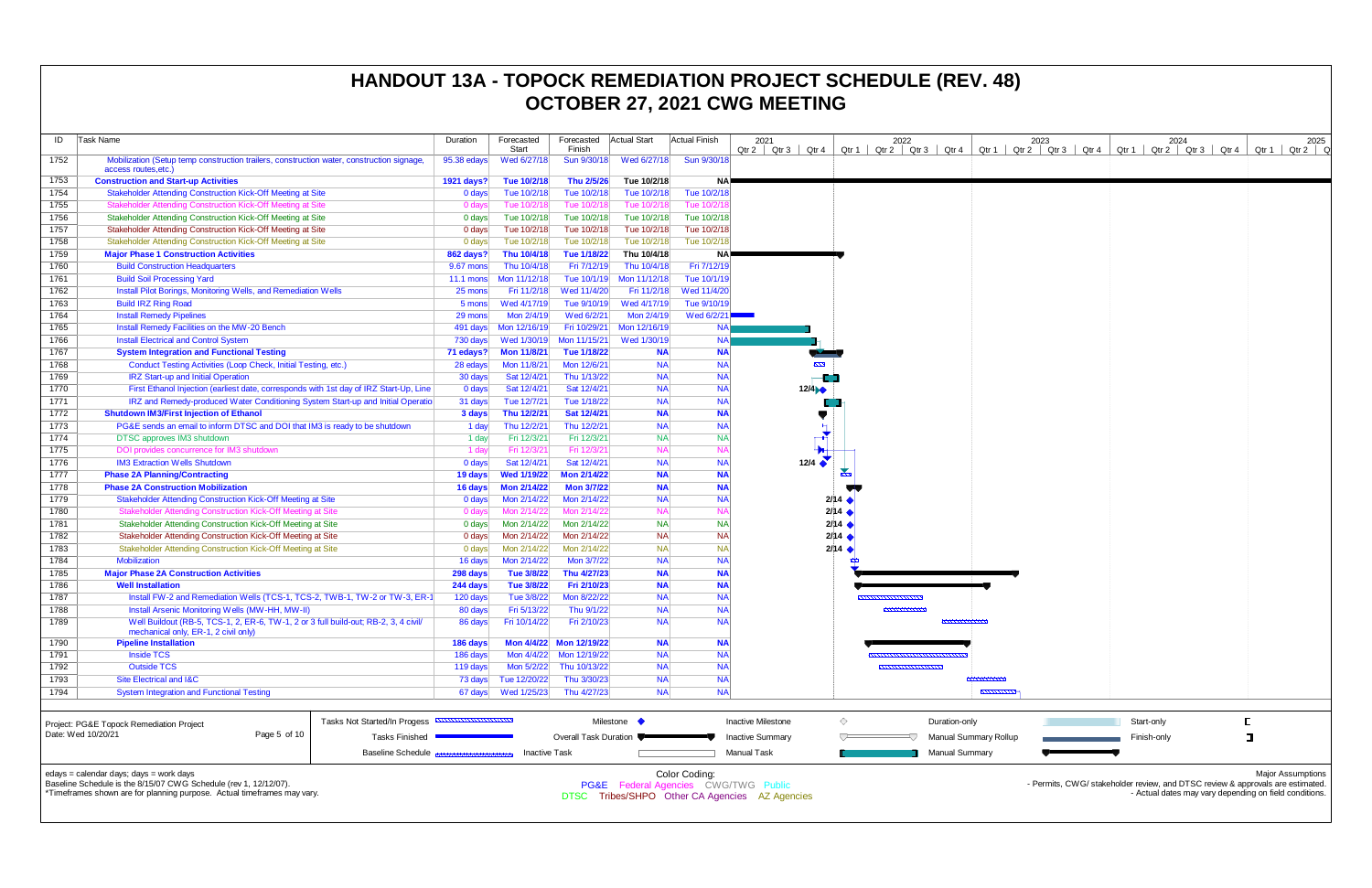| ID   | Task Name                                                                                                              | Duration    | Forecasted<br><b>Start</b> | Forecasted<br>Finish | <b>Actual Start</b> | Actual Finish | 2021<br>Qtr 2   Qtr 3 | Qtr 4 | 2022<br>$Qtr 2$ $Qtr 3$ $Qtr 4$<br>Qtr 1 $\vert$ |               |
|------|------------------------------------------------------------------------------------------------------------------------|-------------|----------------------------|----------------------|---------------------|---------------|-----------------------|-------|--------------------------------------------------|---------------|
| 1795 | <b>Start-up Phase 2A Components</b>                                                                                    | $0$ days    | Thu 4/27/23                | Thu 4/27/23          | <b>NA</b>           | <b>NA</b>     |                       |       |                                                  | Qtr 1<br>4/27 |
| 1796 | <b>Phase 2B Planning/Contracting</b>                                                                                   | 4.4 mons    | Fri 4/28/23                | Tue 9/5/23           | <b>NA</b>           | <b>NA</b>     |                       |       |                                                  |               |
| 1797 | <b>Phase 2B Construction Mobilization</b>                                                                              | 19 days     | Tue 9/5/23                 | Mon 10/2/23          | <b>NA</b>           | <b>NA</b>     |                       |       |                                                  |               |
| 1798 | Stakeholder Attending Construction Kick-Off Meeting at Site                                                            | 0 days      | Tue 9/5/23                 | Tue 9/5/23           | <b>NA</b>           | <b>NA</b>     |                       |       |                                                  |               |
| 1799 | Stakeholder Attending Construction Kick-Off Meeting at Site                                                            | 0 days      | Tue 9/5/23                 | Tue 9/5/23           | <b>NA</b>           | <b>NA</b>     |                       |       |                                                  |               |
| 1800 | Stakeholder Attending Construction Kick-Off Meeting at Site                                                            | 0 days      | Tue 9/5/23                 | Tue 9/5/23           | <b>NA</b>           | <b>NA</b>     |                       |       |                                                  |               |
| 1801 | Stakeholder Attending Construction Kick-Off Meeting at Site                                                            | 0 days      | Tue 9/5/23                 | Tue 9/5/23           | <b>NA</b>           | <b>NA</b>     |                       |       |                                                  |               |
| 1802 | Stakeholder Attending Construction Kick-Off Meeting at Site                                                            | 0 days      | Tue 9/5/23                 | Tue 9/5/23           | <b>NA</b>           | <b>NA</b>     |                       |       |                                                  |               |
| 1803 | <b>Mobilization</b>                                                                                                    | 27 edays    | Tue 9/5/23                 | Mon 10/2/23          | <b>NA</b>           | <b>NA</b>     |                       |       |                                                  |               |
| 1804 | <b>Major Phase 2B Construction Activities</b>                                                                          | 608 days    | Tue 10/3/23                | Thu 1/29/26          | <b>NA</b>           | <b>NA</b>     |                       |       |                                                  |               |
| 1805 | <b>California Remedy Facilities</b>                                                                                    | 553 days    | Tue 10/3/23                | Thu 11/13/25         | <b>NA</b>           | <b>NA</b>     |                       |       |                                                  |               |
| 1806 | Access Roads Preparation (IRL-2, IRL-4, and road to BCW)                                                               | 92 days     | Fri 10/6/23                | Mon 2/12/24          | <b>NA</b>           | <b>NA</b>     |                       |       |                                                  |               |
| 1807 | <b>Well Installation</b>                                                                                               | 471 days    | Tue 10/3/23                | Tue 7/22/25          | <b>NA</b>           | <b>NA</b>     |                       |       |                                                  |               |
| 1808 | Install Upland MWs (MW-P, Q, I, J, MW-AA, BB, CC, DD, EE, FF, and GG)                                                  | 291 days    | Tue 10/3/23                | Tue 11/12/24         | <b>NA</b>           | <b>NA</b>     |                       |       |                                                  |               |
| 1809 | Install FW-1 and Remediation Wells (ER-3, ER-4, IRL-1, 2, 3, and 4)                                                    | 182 days    | Tue 10/3/23                | Wed 6/12/24          | <b>NA</b>           | <b>NA</b>     |                       |       |                                                  |               |
| 1810 | Well Buildout - CA (RB-2, 3, 4, ER-1, 2 complete build-out [from Phase 2A],<br>ER-3, 4, IRL-1, 2, 3, 4 full build-out) | 44 days     | Thu 5/22/25                | Tue 7/22/25          | <b>NA</b>           | <b>NA</b>     |                       |       |                                                  |               |
| 1811 | Pipeline Installation - California                                                                                     | 286 days    | Thu 4/25/24                | Thu 5/29/25          | <b>NA</b>           | <b>NA</b>     |                       |       |                                                  |               |
| 1812 | Remaining Facilities in TCS and MW-20 Bench                                                                            | 471 days    | Tue 10/3/23                | Tue 7/22/25          | <b>NA</b>           | <b>NA</b>     |                       |       |                                                  |               |
| 1813 | Site Electrical and I&C                                                                                                | 120 days    | Fri 5/30/25                | Thu 11/13/25         | <b>NA</b>           | <b>NA</b>     |                       |       |                                                  |               |
| 1814 | <b>Arizona Remedy Facilities</b>                                                                                       |             | 187 days  Mon 10/30/23     | Tue 7/16/24          | <b>NA</b>           | <b>NA</b>     |                       |       |                                                  |               |
| 1815 | Well Buildout - AZ (HNWR-1A) including electrical hook-up/l&C/site improvements                                        | 67 days     | Mon 4/15/24                | Tue 7/16/24          | <b>NA</b>           | <b>NA</b>     |                       |       |                                                  |               |
| 1816 | Pipeline Installation - Arizona                                                                                        | 120 days    | Mon 10/30/23               | Fri 4/12/24          | <b>NA</b>           | <b>NA</b>     |                       |       |                                                  |               |
| 1817 | <b>System Integration and Functional Testing</b>                                                                       | 121 days    | Thu 8/14/25                | Thu 1/29/26          | <b>NA</b>           | <b>NA</b>     |                       |       |                                                  |               |
| 1818 | <b>Start-up Phase 2B Components</b>                                                                                    | 0 days      | Thu 1/29/26                | Thu 1/29/26          | <b>NA</b>           | <b>NA</b>     |                       |       |                                                  |               |
| 1819 | <b>Start-up Complete/Start Full Remedy Operations</b>                                                                  | 1 day       | Thu 1/29/26                | Thu 1/29/26          | <b>NA</b>           | <b>NA</b>     |                       |       |                                                  |               |
| 1820 | <b>Construction Demobization</b>                                                                                       | 6 days      | Thu 1/29/26                | Thu 2/5/26           | <b>NA</b>           | <b>NA</b>     |                       |       |                                                  |               |
| 1821 | <b>Reporting</b>                                                                                                       | $1911$ days | Mon 11/19/18               | <b>Wed 3/11/26</b>   | <b>NA</b>           | <b>NA</b>     |                       |       |                                                  |               |
| 1822 | Prepare/submit monthly construction progress reports                                                                   | 91 mons     | Mon 11/19/18               | Wed 3/11/26          | <b>NA</b>           | NA            |                       |       |                                                  |               |
| 1823 | <b>Start Operation and Maintenance</b>                                                                                 | $0$ days    | Thu 1/29/26                | Thu 1/29/26          | <b>NA</b>           | <b>NA</b>     |                       |       |                                                  |               |



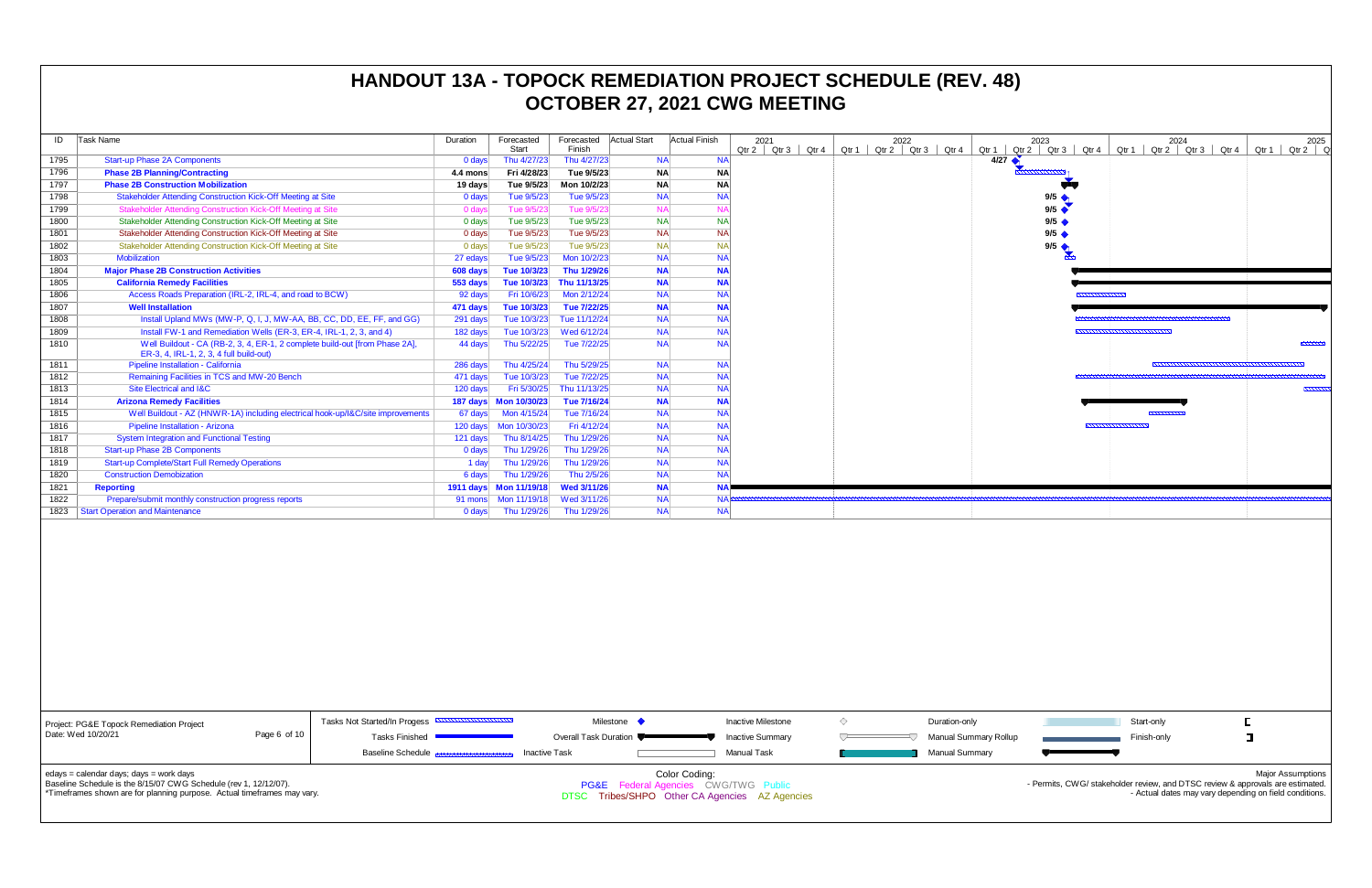# **OCTOBER 27, 2021 CWG MEETING** 2025 2026 2027 2028 2029 2030 2031 2032 2033 2034 Qtr3 | Qtr4 | Qtr1 | Qtr2 | Qtr3 | Qtr4 | Qtr1 | Qtr2 | Qtr3 | Qtr4 | Qtr1 | Qtr2 | Qtr3 | Qtr4 | Qtr1 | Qtr2 | Qtr3 | Qtr4 | Qtr1 | Qtr2 | Qtr3 | Qtr4 | Qtr1 | Qtr2 | Qtr3 | Qtr4 | Qtr1 | Qtr2 | Qtr3 | Qtr4 | Qtr1 | Qtr2  $\diamondsuit$ Tasks Not Started/In Progess Milestone  $\blacklozenge$ Inactive Milestone Duration-only Project: PG&E Topock Remediation Project Date: Wed 10/20/21 Page 7 of 10  $\begin{array}{c} \nabla \cdot \mathbf{r} \quad \text{and} \quad \mathbf{r} \quad \text{and} \quad \mathbf{r} \quad \text{and} \quad \mathbf{r} \quad \text{and} \quad \mathbf{r} \quad \text{and} \quad \mathbf{r} \quad \text{and} \quad \mathbf{r} \quad \text{and} \quad \mathbf{r} \quad \text{and} \quad \mathbf{r} \quad \text{and} \quad \mathbf{r} \quad \text{and} \quad \mathbf{r} \quad \text{and} \quad \mathbf{r} \quad \text{and} \quad \mathbf{r} \quad \text{and} \quad \mathbf{r} \quad \text{and$ Manual Summary Roll Tasks Finished Overall Task Duration Inactive Summary  $\bigtriangledown$ Manual Task Baseline Schedule Inactive Task Manual Summary **The Contract COL** edays = calendar days; days = work days Color Coding: Baseline Schedule is the 8/15/07 CWG Schedule (rev 1, 12/12/07). PG&E Federal Agencies CWG/TWG Public \*Timeframes shown are for planning purpose. Actual timeframes may vary. DTSC Tribes/SHPO Other CA Agencies AZ Agencies

# **HANDOUT 13A - TOPOCK REMEDIATION PROJECT SCHEDULE (REV. 48)**

| 32               |       |       | 2033                    |                                                                                                     |                    | 2034             |                |
|------------------|-------|-------|-------------------------|-----------------------------------------------------------------------------------------------------|--------------------|------------------|----------------|
| Qtr <sub>3</sub> | Qtr 4 | Qtr 1 | $Qtr 2$ $Qtr 3$ $Qtr 4$ |                                                                                                     | Qtr $1 \mid$ Qtr 2 | Qtr <sub>3</sub> | $\overline{Q}$ |
|                  |       |       |                         |                                                                                                     |                    |                  |                |
|                  |       |       |                         |                                                                                                     |                    |                  |                |
|                  |       |       |                         |                                                                                                     |                    |                  |                |
|                  |       |       |                         |                                                                                                     |                    |                  |                |
|                  |       |       |                         |                                                                                                     |                    |                  |                |
|                  |       |       |                         |                                                                                                     |                    |                  |                |
|                  |       |       |                         |                                                                                                     |                    |                  |                |
|                  |       |       |                         |                                                                                                     |                    |                  |                |
|                  |       |       |                         |                                                                                                     |                    |                  |                |
|                  |       |       |                         |                                                                                                     |                    |                  |                |
|                  |       |       |                         |                                                                                                     |                    |                  |                |
|                  |       |       |                         |                                                                                                     |                    |                  |                |
|                  |       |       |                         |                                                                                                     |                    |                  |                |
|                  |       |       |                         |                                                                                                     |                    |                  |                |
|                  |       |       |                         |                                                                                                     |                    |                  |                |
|                  |       |       |                         |                                                                                                     |                    |                  |                |
|                  |       |       |                         |                                                                                                     |                    |                  |                |
|                  |       |       |                         |                                                                                                     |                    |                  |                |
|                  |       |       |                         |                                                                                                     |                    |                  |                |
|                  |       |       |                         |                                                                                                     |                    |                  |                |
|                  |       |       |                         |                                                                                                     |                    |                  |                |
|                  |       |       |                         |                                                                                                     |                    |                  |                |
|                  |       |       |                         |                                                                                                     |                    |                  |                |
|                  |       |       |                         |                                                                                                     |                    |                  |                |
|                  |       |       |                         |                                                                                                     |                    |                  |                |
|                  |       |       |                         |                                                                                                     |                    |                  |                |
|                  |       |       |                         |                                                                                                     |                    |                  |                |
|                  |       |       |                         |                                                                                                     |                    |                  |                |
|                  |       |       |                         |                                                                                                     |                    |                  |                |
|                  |       |       |                         |                                                                                                     |                    |                  |                |
|                  |       |       |                         |                                                                                                     |                    |                  |                |
|                  |       |       |                         |                                                                                                     |                    |                  |                |
|                  |       |       |                         |                                                                                                     |                    |                  |                |
|                  |       |       |                         |                                                                                                     |                    |                  |                |
|                  |       |       |                         |                                                                                                     |                    |                  |                |
|                  |       |       | Start-only              |                                                                                                     | E                  |                  |                |
| lup              |       |       | Finish-only             |                                                                                                     | $\Box$             |                  |                |
|                  |       |       |                         |                                                                                                     |                    |                  |                |
|                  |       |       |                         |                                                                                                     |                    |                  |                |
|                  |       |       |                         | Major Assumptions<br>- Permits, CWG/ stakeholder review, and DTSC review & approvals are estimated. |                    |                  |                |
|                  |       |       |                         | - Actual dates may vary depending on field conditions.                                              |                    |                  |                |
|                  |       |       |                         |                                                                                                     |                    |                  |                |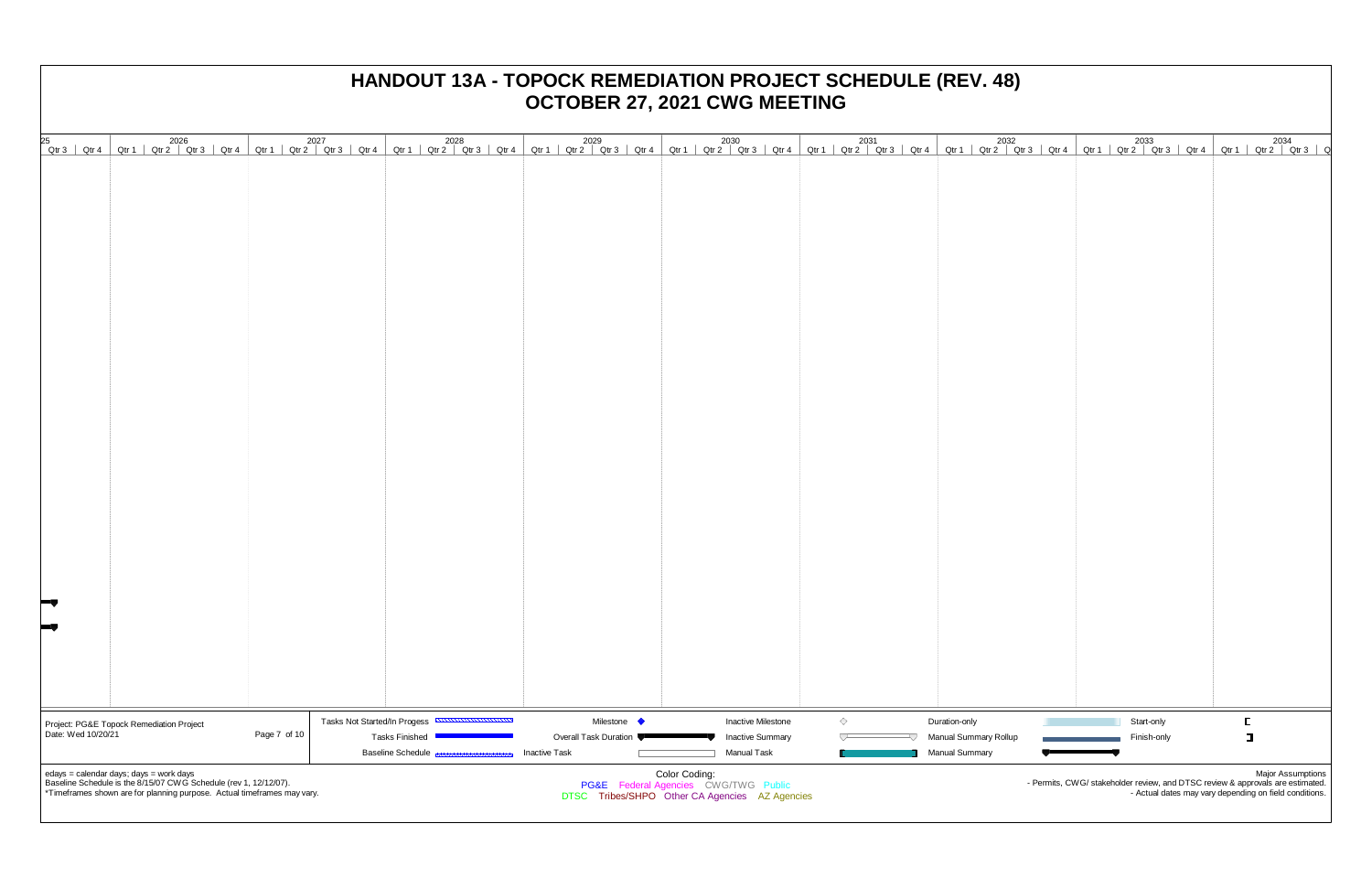| 25                   | 2026 2034 2031 2032 2033 2034 2026 2027 2028 2030 2031 2032 2032 2032 2033 2034 2011 2017 2029 2031 2032 2033<br>  Qtr3   Qtr1   Qtr2   Qtr3   Qtr4   Qtr1   Qtr2   Qtr4   Qtr1   Qtr2   Qtr3   Qtr4   Qtr1   Qtr2   Qtr3   Qtr4 |                      |                                                                        |                      |                                                |               |                                                      |            |                                               |                           |                                                                                                            |
|----------------------|----------------------------------------------------------------------------------------------------------------------------------------------------------------------------------------------------------------------------------|----------------------|------------------------------------------------------------------------|----------------------|------------------------------------------------|---------------|------------------------------------------------------|------------|-----------------------------------------------|---------------------------|------------------------------------------------------------------------------------------------------------|
| $\frac{1}{\sqrt{2}}$ |                                                                                                                                                                                                                                  |                      |                                                                        |                      |                                                |               |                                                      |            |                                               |                           |                                                                                                            |
|                      |                                                                                                                                                                                                                                  |                      |                                                                        |                      |                                                |               |                                                      |            |                                               |                           |                                                                                                            |
|                      |                                                                                                                                                                                                                                  |                      |                                                                        |                      |                                                |               |                                                      |            |                                               |                           |                                                                                                            |
|                      |                                                                                                                                                                                                                                  |                      |                                                                        |                      |                                                |               |                                                      |            |                                               |                           |                                                                                                            |
|                      |                                                                                                                                                                                                                                  |                      |                                                                        |                      |                                                |               |                                                      |            |                                               |                           |                                                                                                            |
|                      |                                                                                                                                                                                                                                  |                      |                                                                        |                      |                                                |               |                                                      |            |                                               |                           |                                                                                                            |
|                      |                                                                                                                                                                                                                                  |                      |                                                                        |                      |                                                |               |                                                      |            |                                               |                           |                                                                                                            |
|                      |                                                                                                                                                                                                                                  |                      |                                                                        |                      |                                                |               |                                                      |            |                                               |                           |                                                                                                            |
|                      |                                                                                                                                                                                                                                  |                      |                                                                        |                      |                                                |               |                                                      |            |                                               |                           |                                                                                                            |
|                      |                                                                                                                                                                                                                                  |                      |                                                                        |                      |                                                |               |                                                      |            |                                               |                           |                                                                                                            |
|                      |                                                                                                                                                                                                                                  |                      |                                                                        |                      |                                                |               |                                                      |            |                                               |                           |                                                                                                            |
|                      |                                                                                                                                                                                                                                  |                      |                                                                        |                      |                                                |               |                                                      |            |                                               |                           |                                                                                                            |
|                      |                                                                                                                                                                                                                                  |                      |                                                                        |                      |                                                |               |                                                      |            |                                               |                           |                                                                                                            |
|                      |                                                                                                                                                                                                                                  |                      |                                                                        |                      |                                                |               |                                                      |            |                                               |                           |                                                                                                            |
|                      |                                                                                                                                                                                                                                  |                      |                                                                        |                      |                                                |               |                                                      |            |                                               |                           |                                                                                                            |
|                      |                                                                                                                                                                                                                                  |                      |                                                                        |                      |                                                |               |                                                      |            |                                               |                           |                                                                                                            |
|                      |                                                                                                                                                                                                                                  |                      |                                                                        |                      |                                                |               |                                                      |            |                                               |                           |                                                                                                            |
|                      |                                                                                                                                                                                                                                  |                      |                                                                        |                      |                                                |               |                                                      |            |                                               |                           |                                                                                                            |
|                      |                                                                                                                                                                                                                                  |                      |                                                                        |                      |                                                |               |                                                      |            |                                               |                           |                                                                                                            |
|                      |                                                                                                                                                                                                                                  |                      |                                                                        |                      |                                                |               |                                                      |            |                                               |                           |                                                                                                            |
|                      |                                                                                                                                                                                                                                  |                      |                                                                        |                      |                                                |               |                                                      |            |                                               |                           |                                                                                                            |
|                      |                                                                                                                                                                                                                                  |                      |                                                                        |                      |                                                |               |                                                      |            |                                               |                           |                                                                                                            |
|                      |                                                                                                                                                                                                                                  |                      |                                                                        |                      |                                                |               |                                                      |            |                                               |                           |                                                                                                            |
|                      |                                                                                                                                                                                                                                  |                      |                                                                        |                      |                                                |               |                                                      |            |                                               |                           |                                                                                                            |
|                      |                                                                                                                                                                                                                                  |                      |                                                                        |                      |                                                |               |                                                      |            |                                               |                           |                                                                                                            |
|                      |                                                                                                                                                                                                                                  |                      |                                                                        |                      |                                                |               |                                                      |            |                                               |                           |                                                                                                            |
|                      |                                                                                                                                                                                                                                  |                      |                                                                        |                      |                                                |               |                                                      |            |                                               |                           |                                                                                                            |
|                      |                                                                                                                                                                                                                                  |                      |                                                                        |                      |                                                |               |                                                      |            |                                               |                           |                                                                                                            |
| Date: Wed 10/20/21   | Project: PG&E Topock Remediation Project                                                                                                                                                                                         | Page 8 of 10 $\vert$ | Tasks Not Started/In Progess <b>CONTROLLIANTICON</b><br>Tasks Finished |                      | Milestone •<br>Overall Task Duration           |               | <b>Inactive Milestone</b><br><b>Inactive Summary</b> | $\Diamond$ | Duration-only<br><b>Manual Summary Rollup</b> | Start-only<br>Finish-only | E.<br>$\Box$                                                                                               |
|                      |                                                                                                                                                                                                                                  |                      | <b>Baseline Schedule</b> Bassage                                       | <b>Inactive Task</b> |                                                |               | Manual Task                                          |            | Manual Summary                                |                           |                                                                                                            |
|                      | edays = calendar days; days = work days<br>Baseline Schedule is the 8/15/07 CWG Schedule (rev 1, 12/12/07).                                                                                                                      |                      |                                                                        |                      | PG&E Federal Agencies CWG/TWG Public           | Color Coding: |                                                      |            |                                               |                           | <b>Major Assumptions</b><br>- Permits, CWG/ stakeholder review, and DTSC review & approvals are estimated. |
|                      | *Timeframes shown are for planning purpose. Actual timeframes may vary.                                                                                                                                                          |                      |                                                                        |                      | DTSC Tribes/SHPO Other CA Agencies AZ Agencies |               |                                                      |            |                                               |                           | - Actual dates may vary depending on field conditions.                                                     |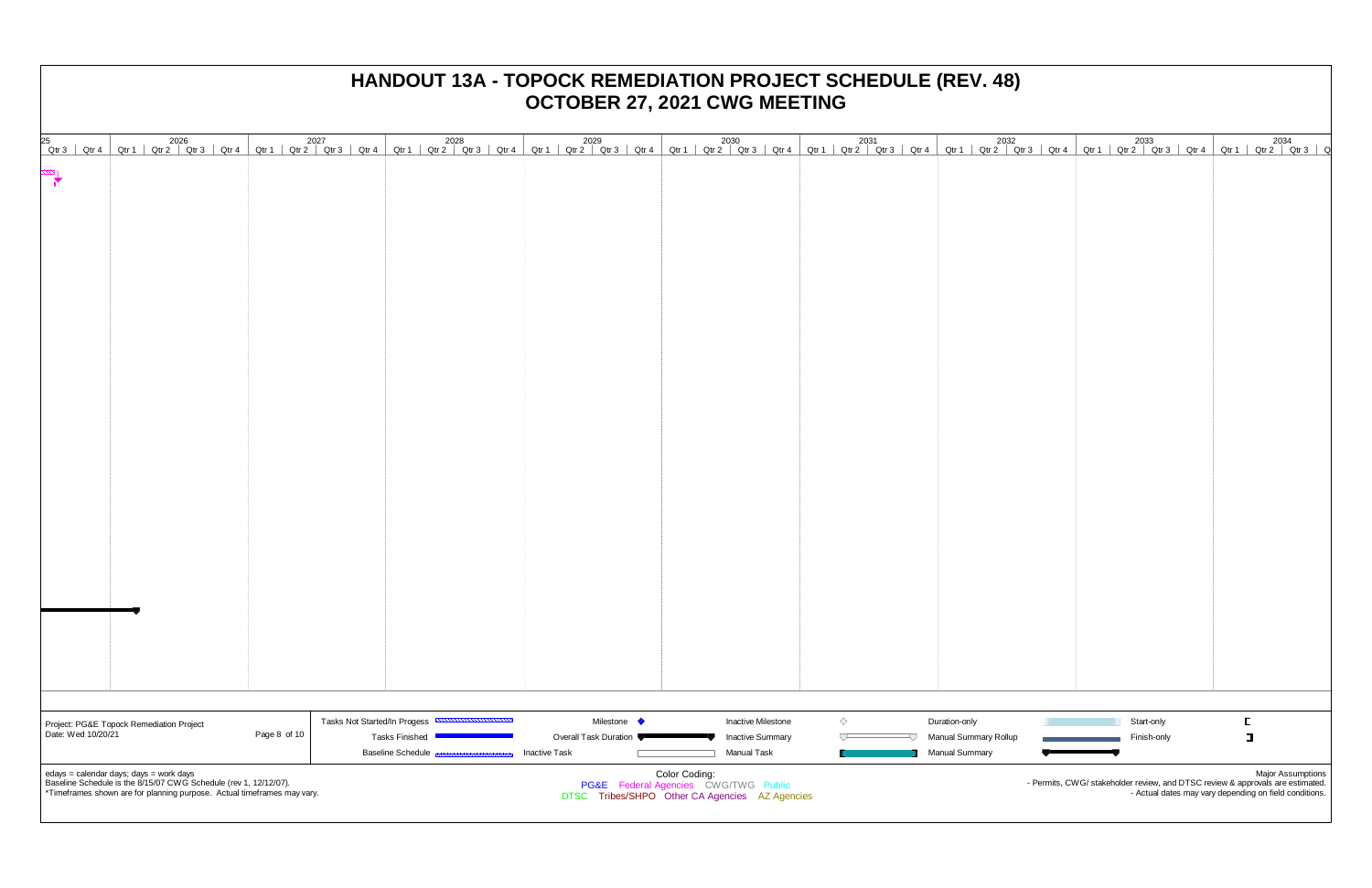| 25                 |                                                                                                                                             |              |                                                      | 2026 2026 2027 2028 2028 2029 2030 2031 2031 2032 2032 2033 2034 2011 Qtr2 Qtr3  Qtr4 Qtr1  Qtr2  Qtr3  Qtr4 Qtr1  Qtr2  Qtr3  Qtr4 Qtr1  Qtr2  Qtr3  Qtr4 Qtr1  Qtr2  Qtr3  Qtr4 Qtr1  Qtr2  Qtr3  Qtr4 Qtr1  Qtr2  Qtr3  Qt |                                                |            |                                                |             |                                                                                                                                          |
|--------------------|---------------------------------------------------------------------------------------------------------------------------------------------|--------------|------------------------------------------------------|-------------------------------------------------------------------------------------------------------------------------------------------------------------------------------------------------------------------------------|------------------------------------------------|------------|------------------------------------------------|-------------|------------------------------------------------------------------------------------------------------------------------------------------|
|                    |                                                                                                                                             |              |                                                      |                                                                                                                                                                                                                               |                                                |            |                                                |             |                                                                                                                                          |
|                    |                                                                                                                                             |              |                                                      |                                                                                                                                                                                                                               |                                                |            |                                                |             |                                                                                                                                          |
|                    |                                                                                                                                             |              |                                                      |                                                                                                                                                                                                                               |                                                |            |                                                |             |                                                                                                                                          |
|                    |                                                                                                                                             |              |                                                      |                                                                                                                                                                                                                               |                                                |            |                                                |             |                                                                                                                                          |
|                    |                                                                                                                                             |              |                                                      |                                                                                                                                                                                                                               |                                                |            |                                                |             |                                                                                                                                          |
|                    |                                                                                                                                             |              |                                                      |                                                                                                                                                                                                                               |                                                |            |                                                |             |                                                                                                                                          |
|                    |                                                                                                                                             |              |                                                      |                                                                                                                                                                                                                               |                                                |            |                                                |             |                                                                                                                                          |
|                    |                                                                                                                                             |              |                                                      |                                                                                                                                                                                                                               |                                                |            |                                                |             |                                                                                                                                          |
|                    |                                                                                                                                             |              |                                                      |                                                                                                                                                                                                                               |                                                |            |                                                |             |                                                                                                                                          |
|                    |                                                                                                                                             |              |                                                      |                                                                                                                                                                                                                               |                                                |            |                                                |             |                                                                                                                                          |
|                    |                                                                                                                                             |              |                                                      |                                                                                                                                                                                                                               |                                                |            |                                                |             |                                                                                                                                          |
|                    |                                                                                                                                             |              |                                                      |                                                                                                                                                                                                                               |                                                |            |                                                |             |                                                                                                                                          |
|                    |                                                                                                                                             |              |                                                      |                                                                                                                                                                                                                               |                                                |            |                                                |             |                                                                                                                                          |
|                    |                                                                                                                                             |              |                                                      |                                                                                                                                                                                                                               |                                                |            |                                                |             |                                                                                                                                          |
|                    |                                                                                                                                             |              |                                                      |                                                                                                                                                                                                                               |                                                |            |                                                |             |                                                                                                                                          |
|                    |                                                                                                                                             |              |                                                      |                                                                                                                                                                                                                               |                                                |            |                                                |             |                                                                                                                                          |
|                    |                                                                                                                                             |              |                                                      |                                                                                                                                                                                                                               |                                                |            |                                                |             |                                                                                                                                          |
|                    |                                                                                                                                             |              |                                                      |                                                                                                                                                                                                                               |                                                |            |                                                |             |                                                                                                                                          |
|                    |                                                                                                                                             |              |                                                      |                                                                                                                                                                                                                               |                                                |            |                                                |             |                                                                                                                                          |
|                    |                                                                                                                                             |              |                                                      |                                                                                                                                                                                                                               |                                                |            |                                                |             |                                                                                                                                          |
|                    |                                                                                                                                             |              |                                                      |                                                                                                                                                                                                                               |                                                |            |                                                |             |                                                                                                                                          |
|                    |                                                                                                                                             |              |                                                      |                                                                                                                                                                                                                               |                                                |            |                                                |             |                                                                                                                                          |
|                    |                                                                                                                                             |              |                                                      |                                                                                                                                                                                                                               |                                                |            |                                                |             |                                                                                                                                          |
|                    |                                                                                                                                             |              |                                                      |                                                                                                                                                                                                                               |                                                |            |                                                |             |                                                                                                                                          |
|                    |                                                                                                                                             |              |                                                      |                                                                                                                                                                                                                               |                                                |            |                                                |             |                                                                                                                                          |
|                    |                                                                                                                                             |              |                                                      |                                                                                                                                                                                                                               |                                                |            |                                                |             |                                                                                                                                          |
|                    |                                                                                                                                             |              |                                                      |                                                                                                                                                                                                                               |                                                |            |                                                |             |                                                                                                                                          |
|                    | Project: PG&E Topock Remediation Project                                                                                                    |              | Tasks Not Started/In Progess <b>CONTROLLIANTICON</b> | Milestone •                                                                                                                                                                                                                   | <b>Inactive Milestone</b>                      | $\Diamond$ | Duration-only                                  | Start-only  |                                                                                                                                          |
| Date: Wed 10/20/21 |                                                                                                                                             | Page 9 of 10 | <b>Tasks Finished</b><br>Baseline Schedule Bassage   | Overall Task Duration<br><b>Inactive Task</b>                                                                                                                                                                                 | <b>Inactive Summary</b><br>Manual Task         | ▽<br>V     | Manual Summary Rollup<br><b>Manual Summary</b> | Finish-only | $\Box$                                                                                                                                   |
|                    | edays = calendar days; days = work days                                                                                                     |              |                                                      |                                                                                                                                                                                                                               | Color Coding:                                  |            |                                                |             | <b>Major Assumptions</b>                                                                                                                 |
|                    | Baseline Schedule is the 8/15/07 CWG Schedule (rev 1, 12/12/07).<br>*Timeframes shown are for planning purpose. Actual timeframes may vary. |              |                                                      |                                                                                                                                                                                                                               | PG&E Federal Agencies CWG/TWG Public           |            |                                                |             | - Permits, CWG/ stakeholder review, and DTSC review & approvals are estimated.<br>- Actual dates may vary depending on field conditions. |
|                    |                                                                                                                                             |              |                                                      |                                                                                                                                                                                                                               | DTSC Tribes/SHPO Other CA Agencies AZ Agencies |            |                                                |             |                                                                                                                                          |